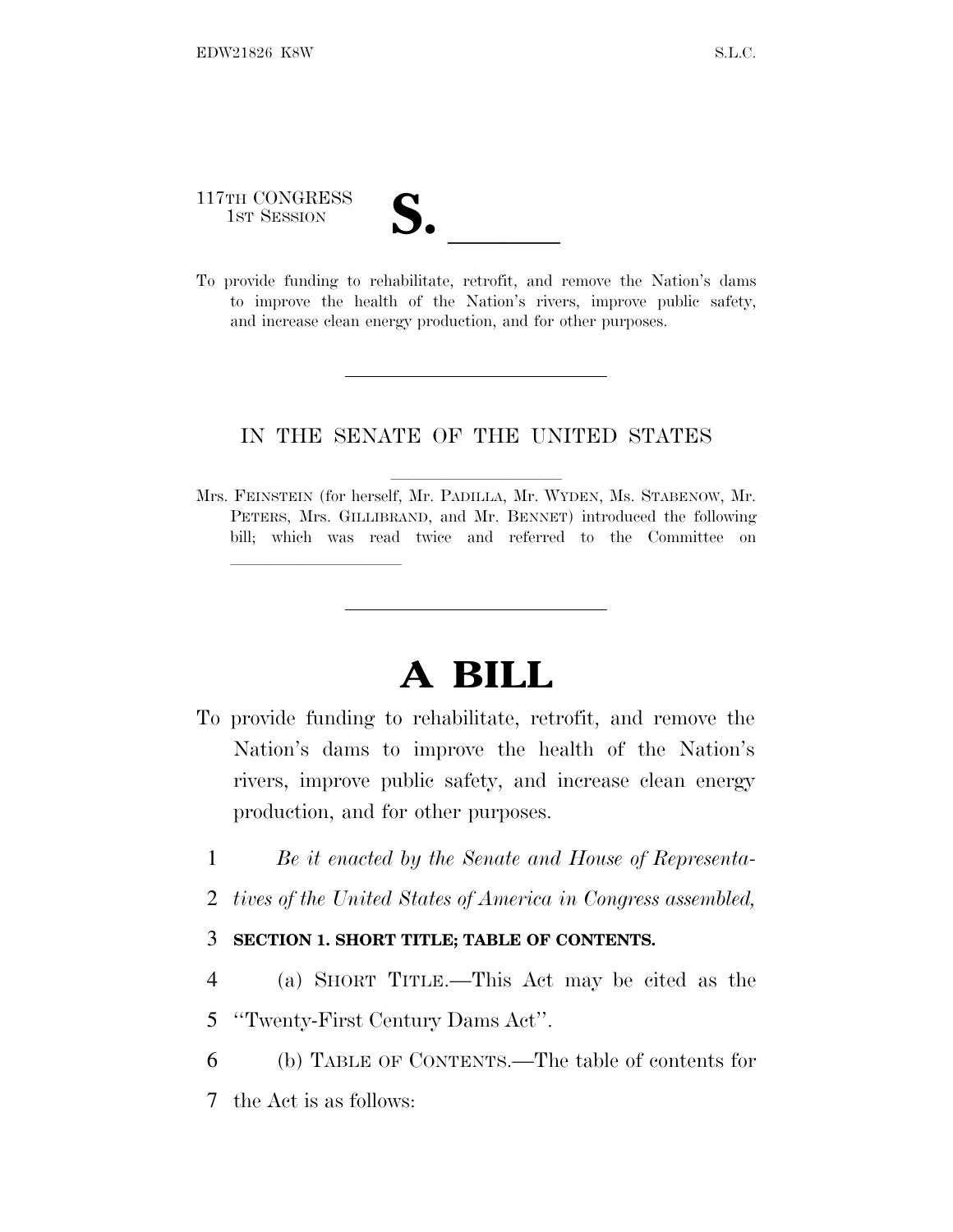Sec. 1. Short title; table of contents.

#### TITLE I—DAM SAFETY ASSISTANCE

Sec. 101. Increase Federal assistance to improve dam safety.

#### TITLE II—RESTORE RIVER ECOSYSTEMS THROUGH DAM **ABATEMENTS**

- Sec. 201. Purposes.
- Sec. 202. Definitions.

Sec. 203. Dam removal program.

- Sec. 204. Establishment of Dam Removal Council.
- Sec. 205. Establishment of Dam Removal Advisory Board.
- Sec. 206. Dam removal strategy.
- Sec. 207. Reporting.
- Sec. 208. Funding.
- Sec. 209. General provisions.

#### TITLE III—REIMAGINED FEDERAL DAMS

- Sec. 301. National dam assessment.
- Sec. 302. Federal dam assessments.
- Sec. 303. Report.
- Sec. 304. Investing in Federal dam infrastructure.

# 1 **TITLE I—DAM SAFETY** 2 **ASSISTANCE**

3 **SEC. 101. INCREASE FEDERAL ASSISTANCE TO IMPROVE**

### 4 **DAM SAFETY.**

- 5 (a) NATIONAL DAM SAFETY PROGRAM ACT.— 6 (1) DEFINITIONS.—Section  $2(4)(A)$  of the Na-
- 7 tional Dam Safety Program Act (33 U.S.C.
- 8  $467(4)(A)$  is amended—
- 9 (A) in clause (iii)(II), by striking the semi-10 colon and inserting "; and";
- 11 (B) in clause (iv), by striking "; and" and 12 inserting a period; and
- 
- 13 (C) by striking clause (v).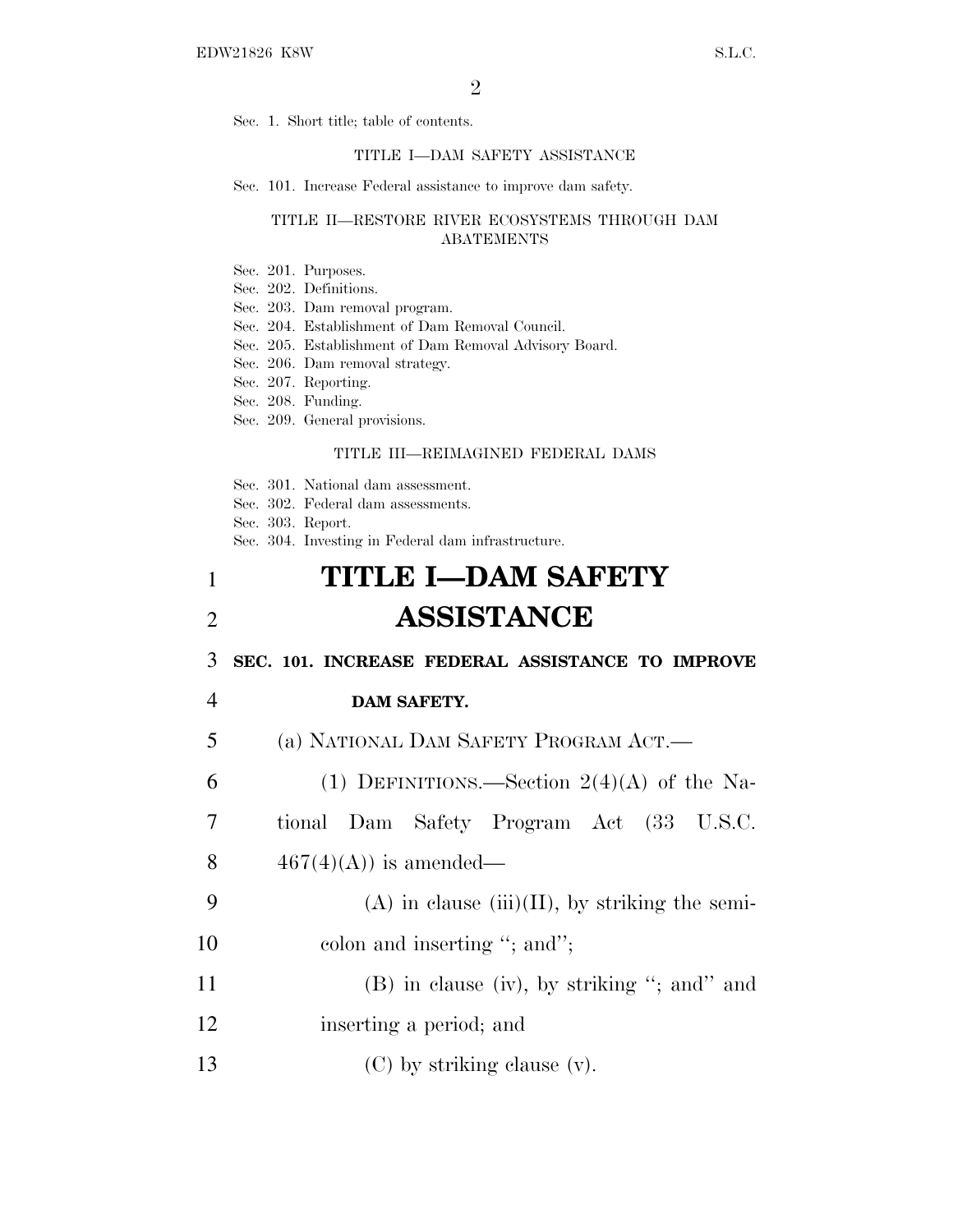(2) INSPECTION OF DAMS.—Section 3(a) of the National Dam Safety Program Act (33 U.S.C.  $3 \t 467a(a)$  is amended to read as follows:

 ''(a) I<sup>N</sup> GENERAL.—As soon as practicable, the Sec- retary of the Army, acting through the Chief of Engineers, shall carry out a national program of inspection of dams for the purpose of protecting human life and property. All non-Federal dams in the United States that are not under the regulatory inspection authority of a State or Federal entity shall be inspected by the Secretary, except dams which the Secretary of the Army determines do not pose any threat to human life or property. The inspection will include an assessment of downstream hazard and develop- ment of a dam failure inundation map and a non-failure residual risk inundation map that can be incorporated in an emergency action plan for the dam.''.

 (3) ASSISTANCE FOR STATE DAM SAFETY PRO- GRAMS.—Section 8(e)(1) of the National Dam Safe-19 ty Program Act  $(33 \text{ U.S.C. } 467f(e)(1))$  is amended by inserting ''including the development of emer- gency action plans'' after ''improving dam safety programs''.

 (4) PRIORITY SYSTEM.—Section 8A(f) of the National Dam Safety Program Act (33 U.S.C. 25  $467f-2(f)$  is amended to read as follows: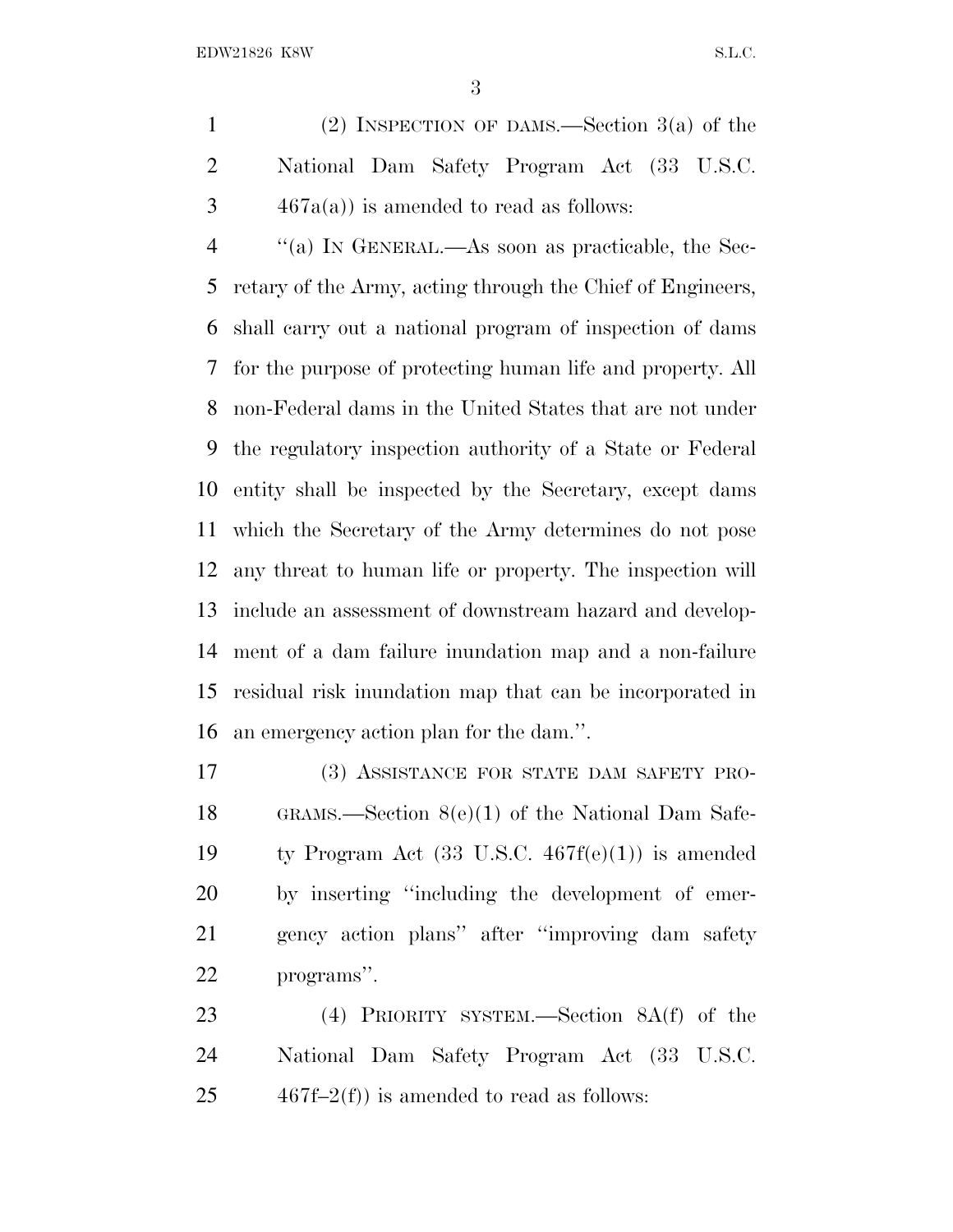| $\mathbf{1}$   | "(f) PRIORITY SYSTEM.—The Administrator, in con-             |
|----------------|--------------------------------------------------------------|
| $\overline{2}$ | sultation with the Board, shall develop a risk-based pri-    |
| 3              | ority system for States to use as a factor in prioritizing   |
| 4              | multiple applications in a single year of eligible high haz- |
| 5              | ard potential dams for which grants may be made under        |
| 6              | this section.".                                              |
| 7              | (5) REHABILITATION OF HIGH HAZARD POTEN-                     |
| 8              | TIAL DAMS.—Section 8A(j) of the National Dam                 |
| 9              | Safety Program Act $(33 \text{ U.S.C. } 467f-2(j))$ is       |
| 10             | amended—                                                     |
| 11             | (A) in paragraph $(3)$ , by striking "; and"                 |
| 12             | and inserting a semicolon;                                   |
| 13             | $(B)$ in paragraph $(4)$ , by striking "each of              |
| 14             | fiscal years 2021 through 2026." and inserting               |
| 15             | "fiscal year 2021; and"; and                                 |
| 16             | (C) by adding at the end the following:                      |
| 17             | $(5)$ \$200,000,000 for each of fiscal years 2022            |
| 18             | through $2026$ .".                                           |
| 19             | (6) NATIONAL DAM SAFETY PROGRAM.—Section                     |
| 20             | $14(a)(1)$ of the National Dam Safety Program Act            |
| 21             | $(33 \text{ U.S.C. } 467j(a)(1))$ is amended by striking     |
| 22             | " $$9,200,000$ for each of fiscal years 2019 through         |
| 23             | $2023"$ and inserting " $$92,000,000$ for each of fiscal     |
| 24             | years $2022$ through $2026$ ".                               |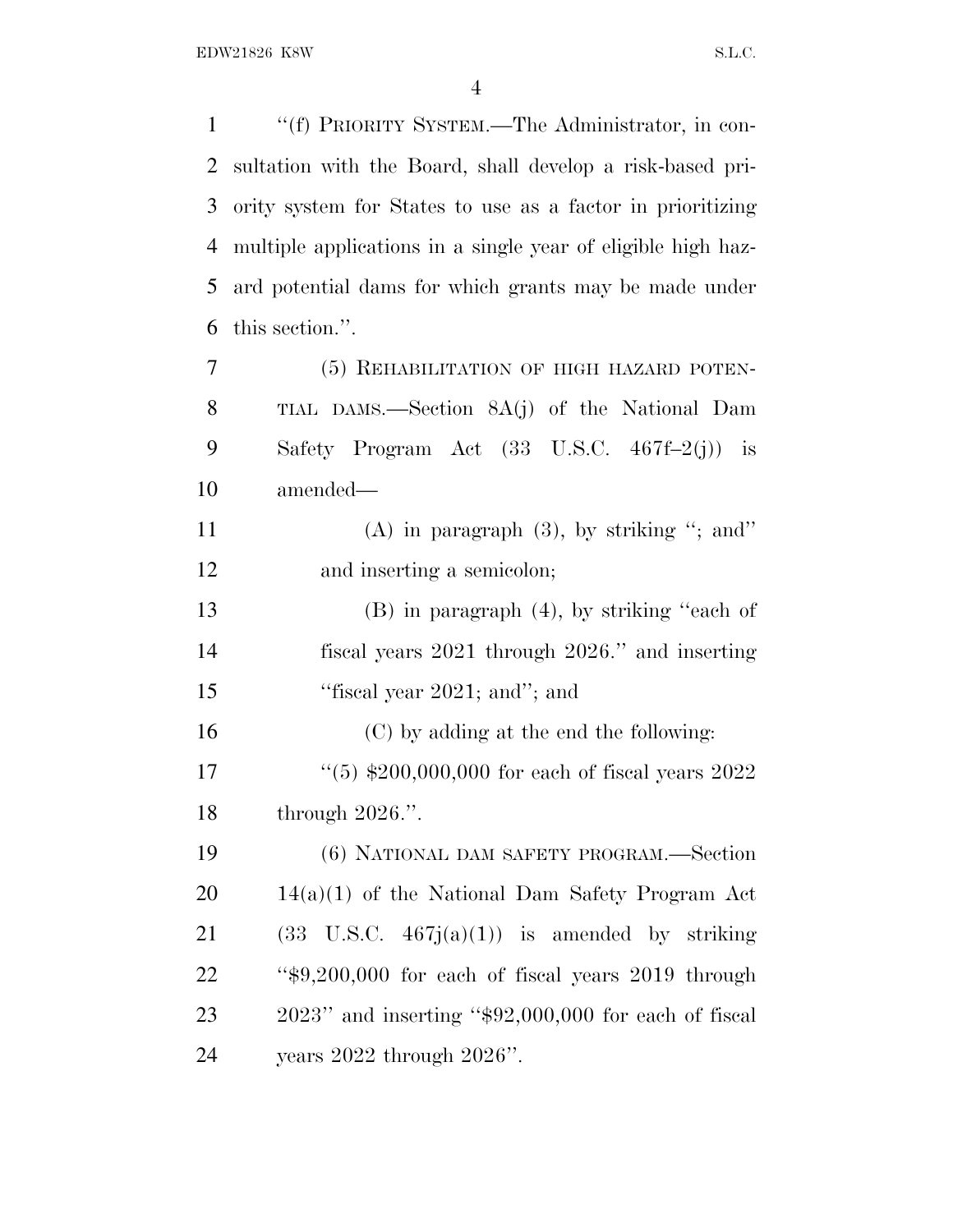| $\mathbf{1}$   | (7) INSPECTION OF DAMS.—Section 14 of the                        |
|----------------|------------------------------------------------------------------|
| $\overline{2}$ | National Dam Safety Program Act (33 U.S.C. 467j)                 |
| 3              | is amended by adding at the end the following:                   |
| $\overline{4}$ | "(h) INSPECTION OF DAMS.—There is authorized to                  |
| 5              | be appropriated to carry out section $3\text{ } $35,000,000$ for |
| 6              | each of fiscal years 2022 through 2026.".                        |
| 7              | (8) ALLOCATION.—Section $14(a)(2)$ of the Na-                    |
| 8              | Dam Safety Program Act (33 U.S.C.<br>tional                      |
| 9              | $467j(a)(2)$ is amended—                                         |
| 10             | $(A)$ by striking subparagraphs $(B)$ and                        |
| 11             | (C);                                                             |
| 12             | (B) by striking the paragraph designation                        |
| 13             | and heading and all that follows through "Sub-                   |
| 14             | ject to subparagraphs $(B)$ and $(C)$ , for" in sub-             |
| 15             | paragraph $(A)$ in the matter preceding clause                   |
| 16             | (i) and inserting the following:                                 |
| 17             | "(2) ALLOCATION.—For";                                           |
| 18             | (C) by redesignating clauses (i) and (ii) as                     |
| 19             | subparagraphs $(A)$ and $(B)$ , respectively, and                |
| 20             | indenting appropriately;                                         |
| 21             | $(D)$ in subparagraph $(A)$ (as so redesig-                      |
| 22             | nated), by inserting "of the remaining" after                    |
| 23             | "One-third";                                                     |
| 24             | $(E)$ in subparagraph $(B)$ (as so redesig-                      |
| 25             | $nated)$ —                                                       |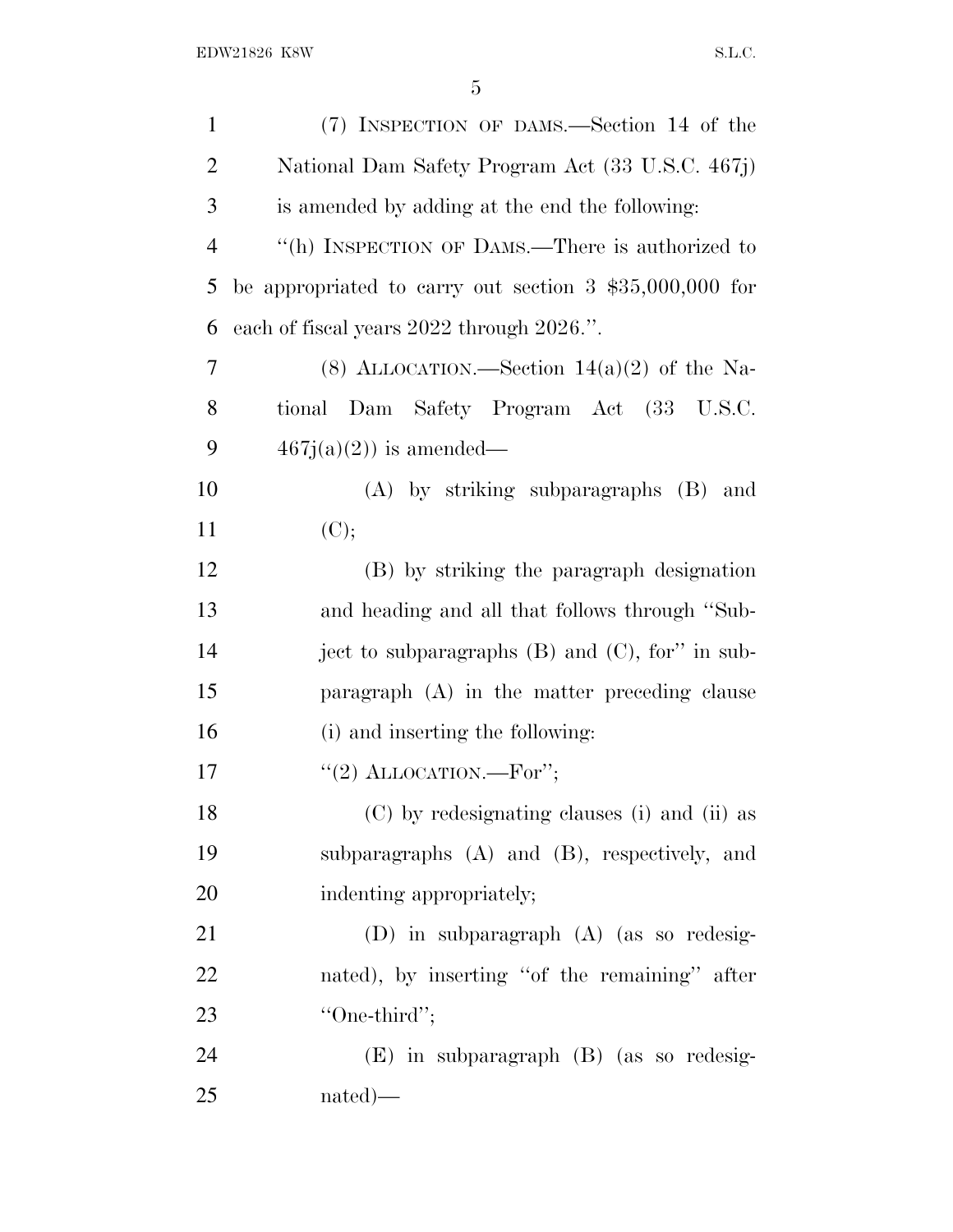| $\mathbf{1}$   | (i) in the matter preceding subclause                            |
|----------------|------------------------------------------------------------------|
| $\overline{2}$ | $(I)$ , by inserting "of the remaining" after                    |
| 3              | "Two-thirds"; and                                                |
| $\overline{4}$ | (ii) by redesignating subclauses (I)                             |
| 5              | and (II) as clauses (i) and (ii), respec-                        |
| 6              | tively, and indenting appropriately; and                         |
| $\tau$         | $(F)$ by adding at the end the following:                        |
| 8              | "(C) Up to twenty percent to States that                         |
| 9              | qualify for assistance under section $8(e)$ for the              |
| 10             | development of emergency action plans as need-                   |
| 11             | ed.''.                                                           |
| 12             | $(9)$ FEMA STAFFING.—Section 14(f) of the                        |
| 13             | National Dam Safety Program Act (33 U.S.C.                       |
| 14             | $467j(f)$ is amended by striking "\$1,000,000 for                |
| 15             | each of fiscal years 2019 through 2023" and insert-              |
| 16             | ing "\$4,000,000 for each of fiscal years 2022                   |
| 17             | through $2026$ ".                                                |
| 18             | (b) REHABILITATION OF STRUCTURAL MEASURES                        |
| 19             | NEAR, AT, OR PAST THEIR EVALUATED LIFE EXPECT-                   |
| 20             | $ANCY.$ Section 14(h)(2) of the Watershed Protection and         |
| 21             | Flood Prevention Act $(16 \text{ U.S.C. } 1012(h)(2))$ is amend- |
| 22             | $ed$ —                                                           |
| 23             | $(1)$ in subparagraph $(D)$ , by striking "; and"                |
| 24             | and inserting a semicolon;                                       |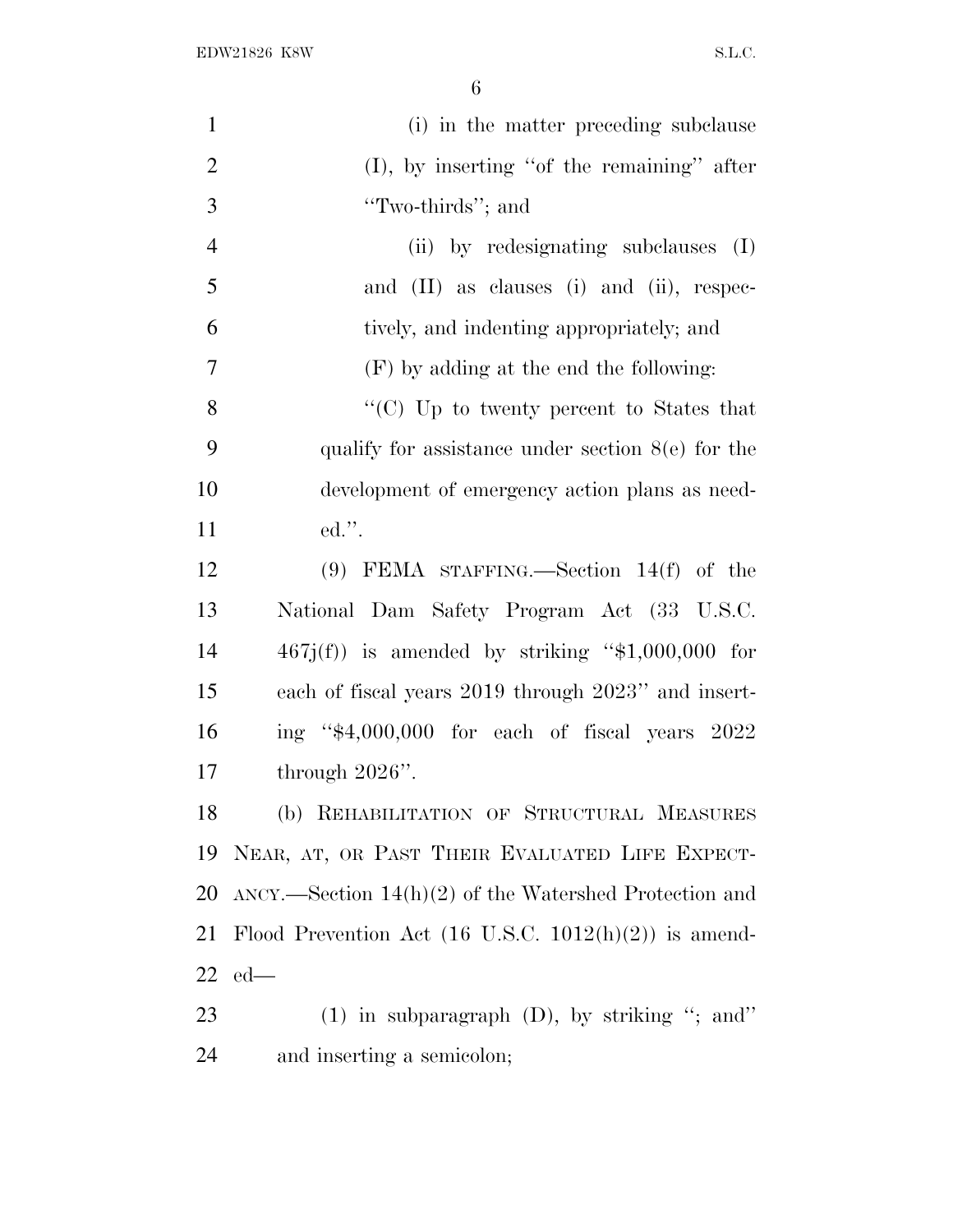| $\mathbf{1}$   | $(2)$ in subparagraph $(E)$ , by striking "through      |
|----------------|---------------------------------------------------------|
| $\overline{2}$ | 2023." and inserting "through 2021; and"; and           |
| 3              | (3) by adding at the end the following:                 |
| $\overline{4}$ | "(F) $$100,000,000$ for each of fiscal years            |
| 5              | 2022 through 2026.".                                    |
| 6              | (c) WIFIA FUNDING.—Section $5033(a)(1)$ of the          |
| 7              | Water Infrastructure Finance and Innovation Act of 2014 |
| 8              | $(33 \text{ U.S.C. } 3912(a)(1))$ is amended—           |
| 9              | $(1)$ in subparagraph $(D)$ , by striking "; and"       |
| 10             | and inserting a semicolon;                              |
| 11             | $(2)$ in subparagraph $(E)$ , by striking the period    |
| 12             | at the end and inserting "; and"; and                   |
| 13             | (3) by adding at the end the following:                 |
| 14             | "(F) $$50,000,000$ for each of fiscal years             |
| 15             | 2022 through 2026.".                                    |
| 16             | TITLE II-RESTORE RIVER ECO-                             |
| 17             | <b>SYSTEMS THROUGH</b><br><b>DAM</b>                    |
| 18             | <b>ABATEMENTS</b>                                       |
| 19             | SEC. 201. PURPOSES.                                     |
| 20             | The purposes of this title are to establish an inter-   |

 agency advisory council, a Tribal and stakeholder advisory board, and to provide funding to remove publicly owned and privately owned dams with the consent of dam own-ers—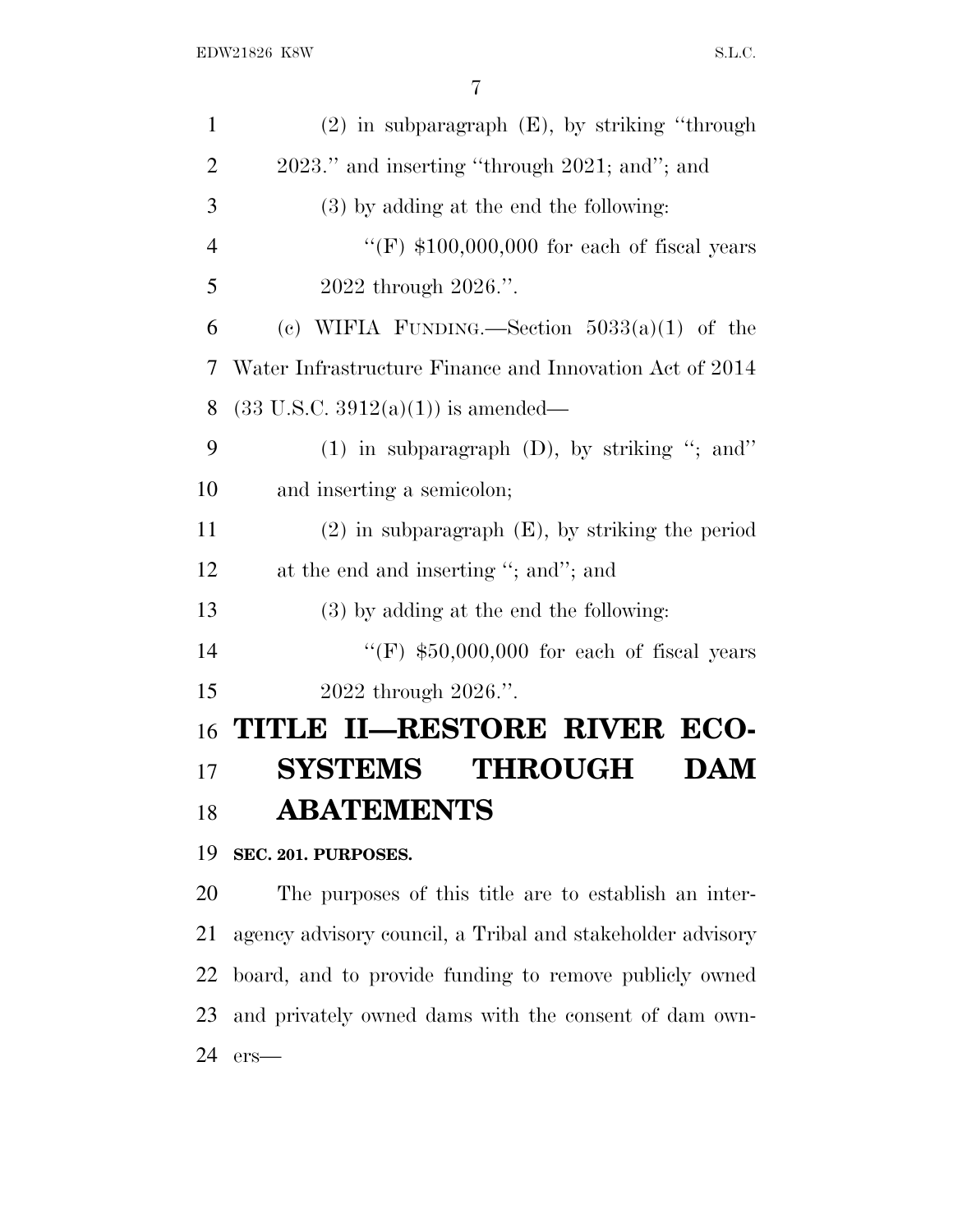| $\mathbf{1}$   | (1) to reduce public safety risks associated with        |
|----------------|----------------------------------------------------------|
| $\overline{2}$ | aging dams;                                              |
| 3              | $(2)$ to promote the restoration of riverine habi-       |
| $\overline{4}$ | tat for native species of fish and wildlife;             |
| 5              | $(3)$ to provide for the movement of aquatic spe-        |
| 6              | cies and restoration of migratory fish populations;      |
| 7              | $(4)$ to improve water quality; and                      |
| 8              | $(5)$ to increase climate resilience.                    |
| 9              | SEC. 202. DEFINITIONS.                                   |
| 10             | In this title:                                           |
| 11             | (1) ADVISORY BOARD.—The term "Advisory                   |
| 12             | Board" means the Dam Removal Advisory Board es-          |
| 13             | tablished under section 205.                             |
| 14             | AQUATIC HABITAT.—The term "aquatic<br>(2)                |
| 15             | habitat" means the preferred in-stream, floodplain,      |
| 16             | or riparian wetland habitat of all life stages of native |
| 17             | aquatic species.                                         |
| 18             | (3) AQUATIC SPECIES PASSAGE.—The term                    |
| 19             | "aquatic species passage" means the ability of all       |
| 20             | species endemic to a watershed, and all life stages      |
| 21             | of those species, to freely access upstream and down-    |
| 22             | stream aquatic habitat for the purposes of spawning,     |
| 23             | rearing, or other life cycle needs.                      |
| 24             | (4) CLIMATE RESILIENCE.—The term "climate                |
| 25             | resilience" means the ability for humans,<br>eco-        |
|                |                                                          |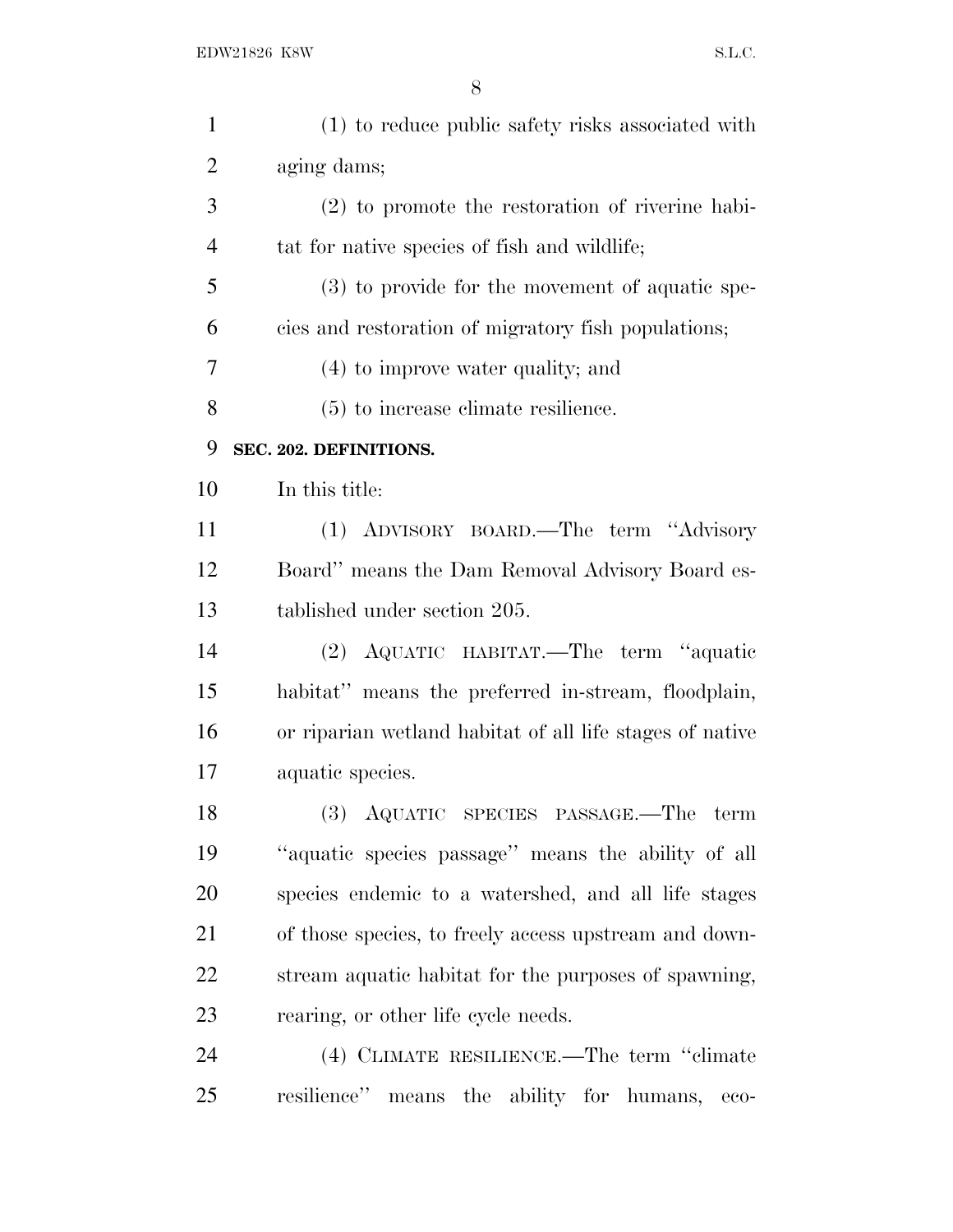| $\mathbf{1}$   | systems, and all species to adapt to and recover     |
|----------------|------------------------------------------------------|
| $\overline{2}$ | from disturbances related to climate change, includ- |
| 3              | ing increased severity and frequency of floods,      |
| $\overline{4}$ | droughts, and changes to thermal regimes.            |
| 5              | (5) COUNCIL.—The term "Council" means the            |
| 6              | Dam Removal Council established under section        |
| 7              | 204.                                                 |
| 8              | $(6)$ DAM.—The term "dam" means a human-             |
| 9              | made structure that—                                 |
| 10             | (A) spans the width of a river or stream             |
| 11             | (or does not currently span the width of a river     |
| 12             | or stream due to damage or intentional breach,       |
| 13             | but was originally constructed to do so); and        |
| 14             | (B) was constructed to raise the water               |
| 15             | level, divert water, or store water for a variety    |
| 16             | of purposes.                                         |
| 17             | (7) DAM REMOVAL PROJECT.—                            |
| 18             | (A) IN GENERAL.—The term "dam<br>re-                 |
| 19             | moval project" means a project to permanently        |
| 20             | remove the full vertical extent of a dam struc-      |
| 21             | ture of a dam described in subparagraph (B) to       |
| 22             | a minimum horizontal width needed to protect         |
| 23             | public safety, restore natural river function, and   |
| 24             | reconnect aquatic species passage, unless site       |
| 25             | conditions prevent that removal width.               |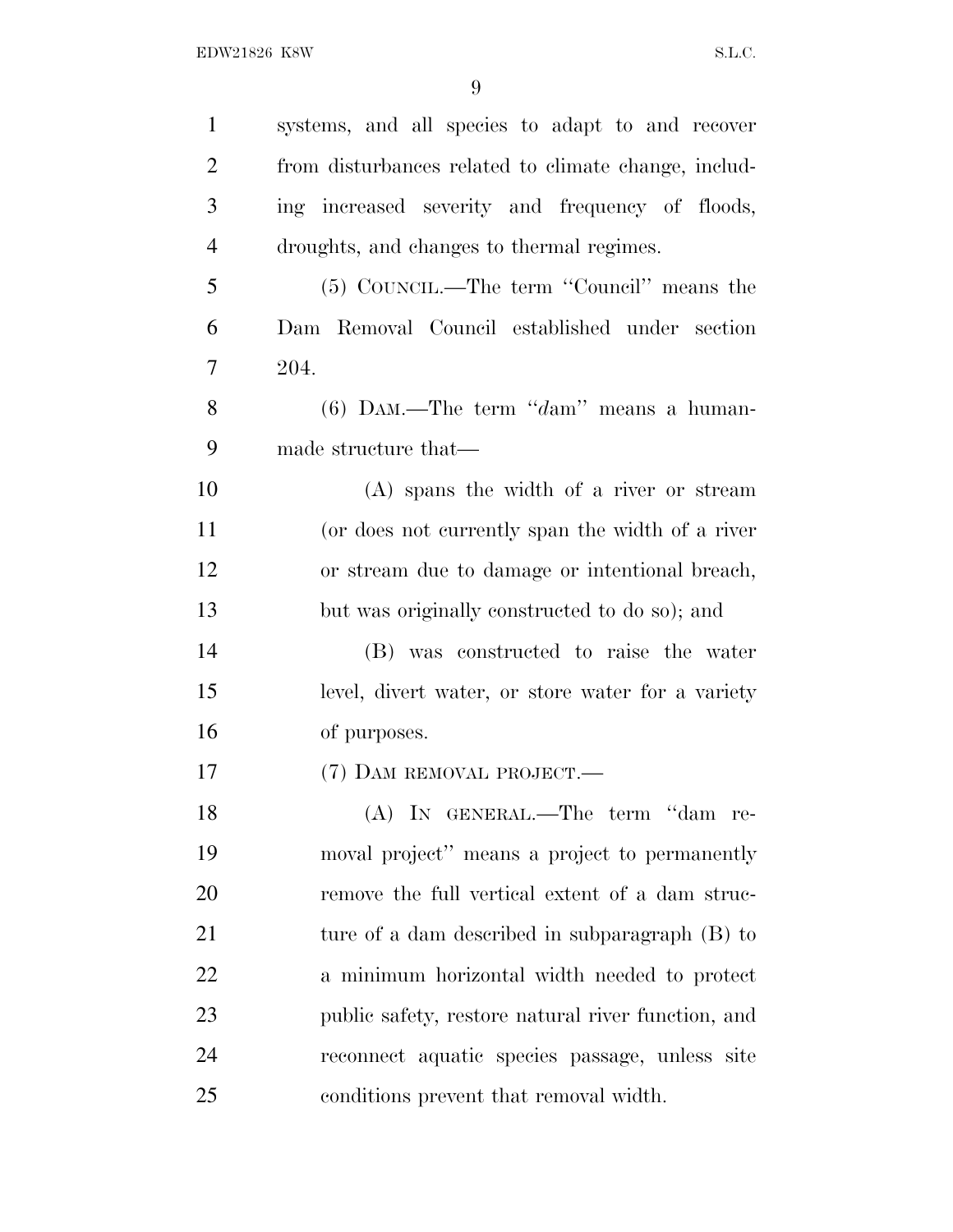| $\mathbf{1}$   | (B) DAMS DESCRIBED.—A dam referred to                |
|----------------|------------------------------------------------------|
| $\overline{2}$ | in subparagraph $(A)$ is —                           |
| 3              | a non-federally owned powered<br>(i)                 |
| $\overline{4}$ | dam;                                                 |
| 5              | (ii) a non-federally owned non-pow-                  |
| 6              | ered dam; or                                         |
| $\overline{7}$ | (iii) a Federal non-powered dam the                  |
| 8              | removal of which is authorized by Con-               |
| 9              | gress, if applicable.                                |
| 10             | (8) FUNDING ALLOCATION.—The term "fund-              |
| 11             | ing allocation" means amounts provided, out of       |
| 12             | amounts made available to carry out this title, by   |
| 13             | the Secretary to a participating agency to carry out |
| 14             | the purposes of this title.                          |
| 15             | $(9)$ INDIAN TRIBE.—The term "Indian Tribe"          |
| 16             | has the meaning given the term in section 4 of the   |
| 17             | Indian Self-Determination and Education Assistance   |
| 18             | Act (25 U.S.C. 5304).                                |
| 19             | (10)<br>NON-FEDERAL INTEREST.—The<br>term            |
| 20             | "non-Federal interest" means-                        |
| 21             | $(A)$ a State;                                       |
| 22             | (B) a political subdivision of a State;              |
| 23             | (C) an Indian Tribe;                                 |
| 24             | (D) a non-Federal dam owner, or a rep-               |
| 25             | resentative;                                         |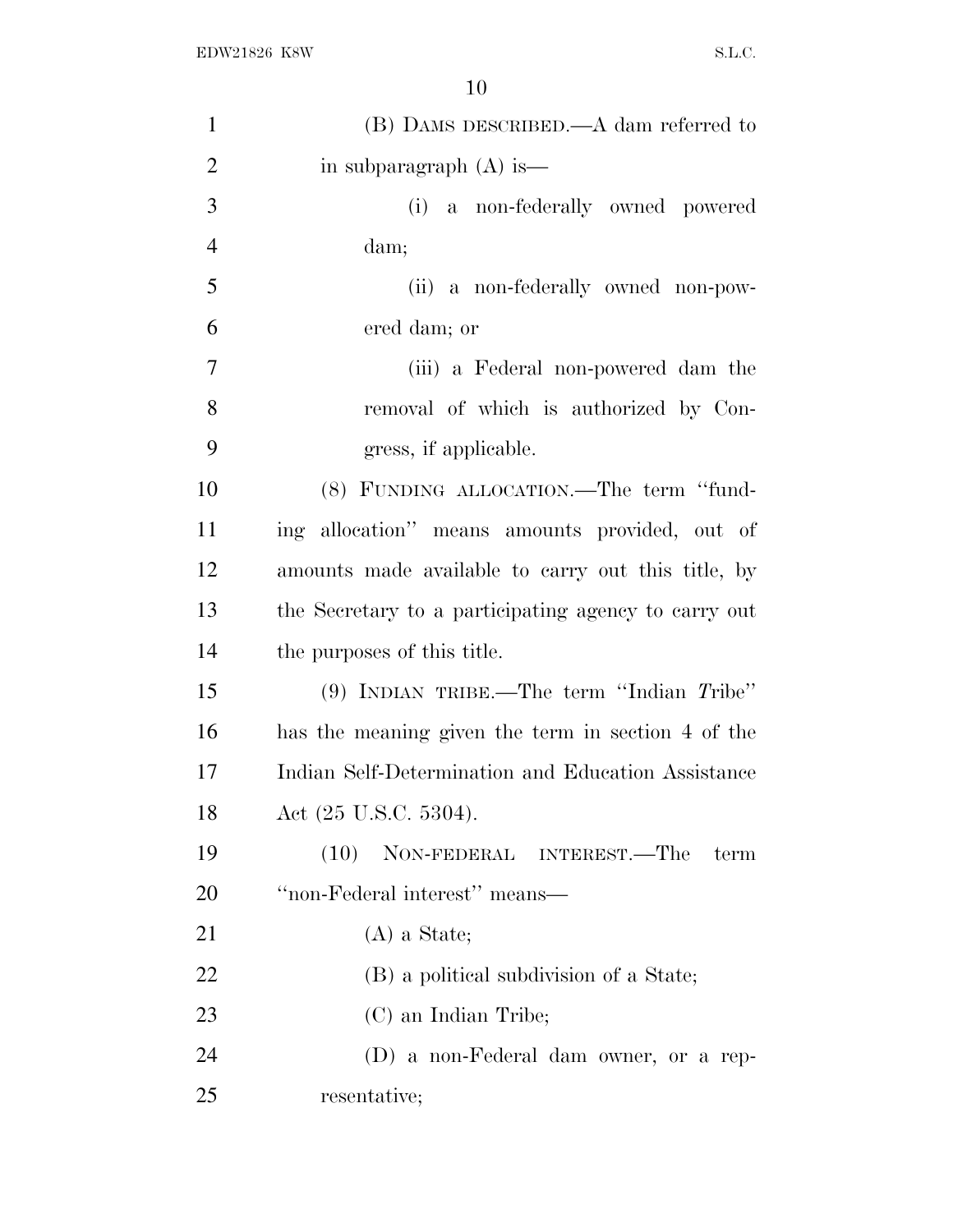| $\mathbf{1}$   |                                                         |
|----------------|---------------------------------------------------------|
|                | (E) a regional or interstate agency; and                |
| $\overline{2}$ | (F) as provided in section $203(d)(2)$ , a              |
| 3              | nongovernmental organization.                           |
| $\overline{4}$ | (11) PARTICIPATING AGENCY.—                             |
| 5              | (A) IN GENERAL.—The term "partici-                      |
| 6              | pating agency" means a Federal agency-                  |
| 7              | (i) that owns 1 or more dams or has                     |
| 8              | jurisdiction over a grant program under                 |
| 9              | which dam removal is an eligible activity;              |
| 10             | and                                                     |
| 11             | (ii) that has authority—                                |
| 12             | (I) to conduct dam removal                              |
| 13             | projects; or                                            |
| 14             | (II) to provide technical assist-                       |
| 15             | ance and grants for development,                        |
| 16             | planning, and implementation of dam                     |
| 17             | removal projects.                                       |
| 18             | (B) INCLUSION.—The term "participating                  |
| 19             | agency" includes the Department of the Army.            |
| 20             | (12) PRIVATELY OWNED DAM.—The term "pri-                |
| 21             | vately owned dam" means a dam that is owned by          |
| <u>22</u>      | 1 or more non-governmental entities.                    |
| 23             | PUBLIC SAFETY HAZARD.—The<br>(13)<br>term               |
| 24             | "public safety hazard" means the risk to individuals    |
| 25             | pertaining to a dam, including loss of life or destruc- |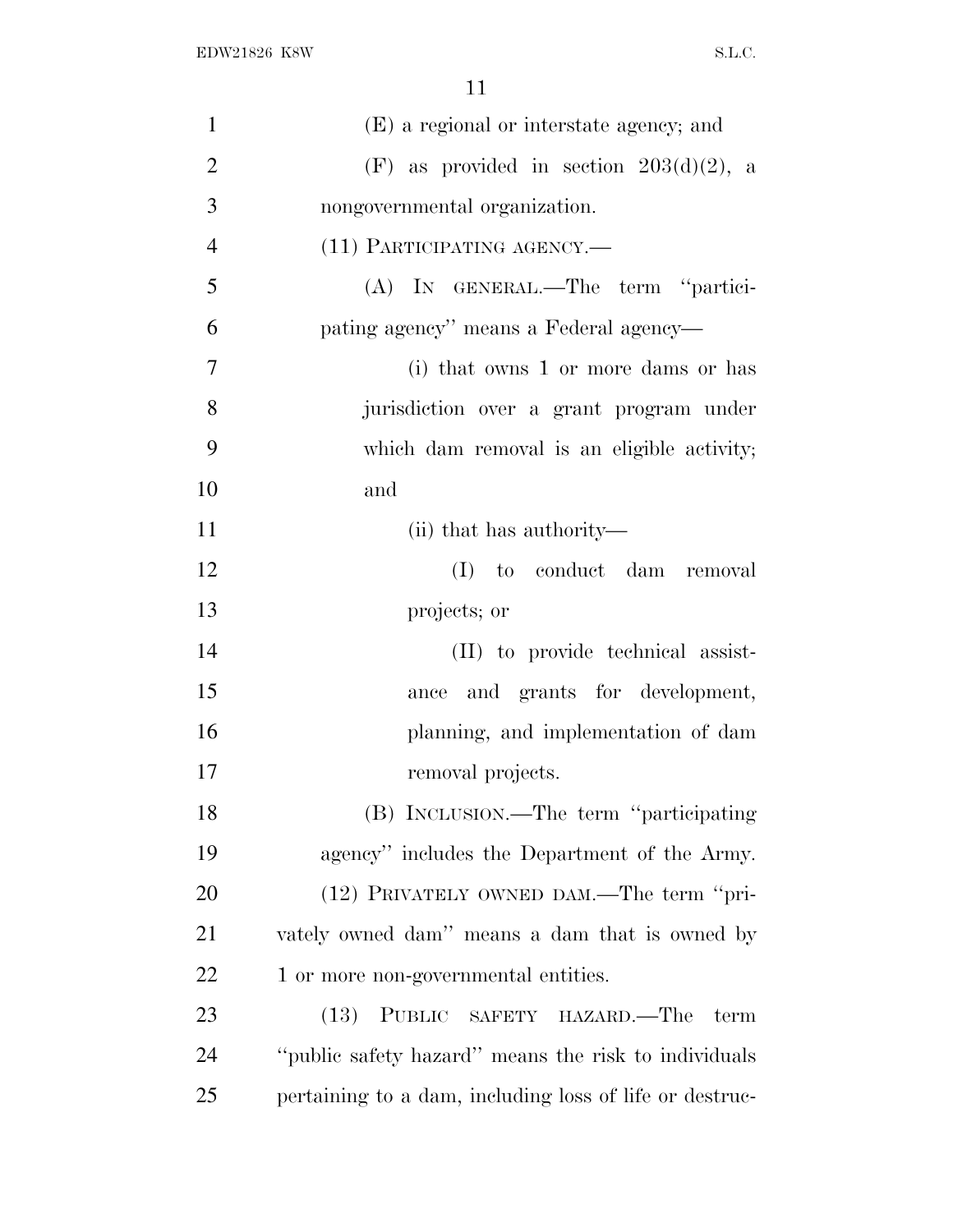| $\mathbf{1}$   | tion of private or public property, as a result of the |
|----------------|--------------------------------------------------------|
| $\overline{2}$ | structural failure or misoperation of a dam, or by a   |
| 3              | person who accesses the dam by foot or in a boat.      |
| $\overline{4}$ | (14) PUBLICLY OWNED DAM.—                              |
| 5              | (A) IN GENERAL.—The term "publicly                     |
| 6              | owned dam" means a dam that is owned by a              |
| $\overline{7}$ | public entity such as a government agency, po-         |
| 8              | litical subdivision, special purpose district, or      |
| 9              | other public entity established under Federal or       |
| 10             | State law.                                             |
| 11             | EXCLUSION.—The term "publicly"<br>(B)                  |
| 12             | owned dam" does not include a Federal pow-             |
| 13             | ered dam.                                              |
| 14             | (15) SECRETARY.—The term "Secretary"                   |
| 15             | means the Secretary of the Army.                       |
| 16             | (16) STATE.—The term "State" means—                    |
| 17             | $(A)$ a State;                                         |
| 18             | (B) the District of Columbia;                          |
| 19             | (C) the Commonwealth of Puerto Rico;                   |
| 20             | (D) the Commonwealth of the Northern                   |
| 21             | Mariana Islands;                                       |
| 22             | (E) the United States Virgin Islands;                  |
| 23             | (F) American Samoa; and                                |
| 24             | $(G)$ Guam.                                            |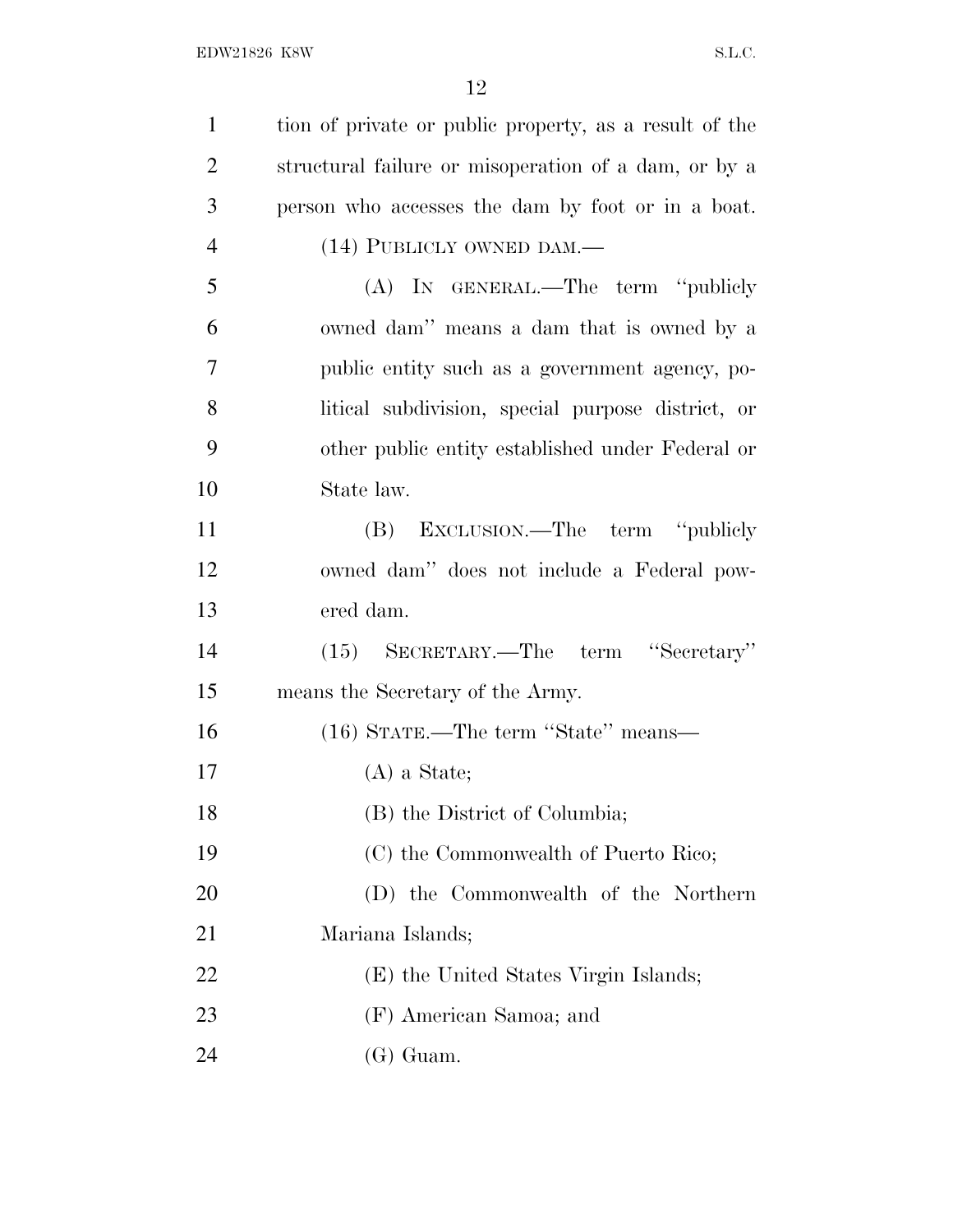# **SEC. 203. DAM REMOVAL PROGRAM.**

 (a) ESTABLISHMENT.—The Secretary shall establish a dam removal program to carry out dam removal projects and provide technical assistance through the award of con- tracts and cooperative agreements in accordance with this title.

 (b) ELIGIBLE ACTIVITIES.—An activity eligible to be carried out with a funding allocation is—

(1) a dam removal project; and

 (2) a Federal or non-Federal technical assist-ance program.

12 (c) SELECTION OF PROJECTS.—

13 (1) IDENTIFICATION OF ELIGIBLE PROJECTS.— (A) IN GENERAL.—Each participating agency shall—

 (i) review proposed dam removal projects and technical assistance programs, including—

 (I) projects proposed by a dam owner (or a designee, with the written 21 consent of the dam owner);

 (II) dam removal projects for Federal non-powered dams owned by 24 the participating agency that—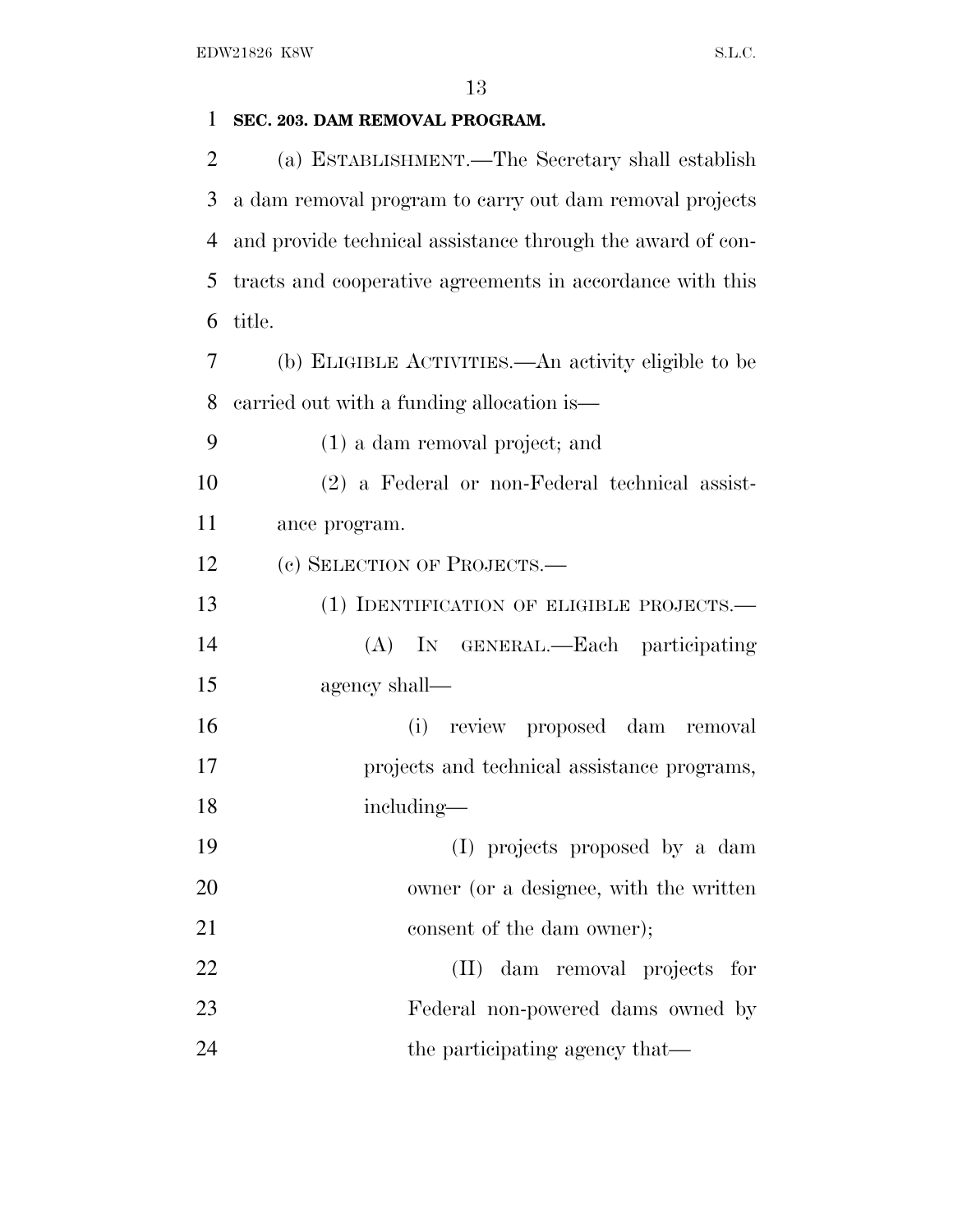| $\mathbf{1}$   | (aa) are no longer providing                |
|----------------|---------------------------------------------|
| $\mathbf{2}$   | a critical purpose in the Federal           |
| 3              | interest; and                               |
| $\overline{4}$ | (bb) have received Congres-                 |
| 5              | sional authorization, if applicable;        |
| 6              | (III) non-Federal dam removal               |
| $\overline{7}$ | technical assistance programs; and          |
| 8              | (IV) a proposed funding alloca-             |
| 9              | tion for those projects and programs;       |
| 10             | and                                         |
| 11             | (ii) submit the recommended projects,       |
| 12             | programs, and funding allocation to the     |
| 13             | Council.                                    |
| 14             | COUNCIL REVIEW.—The Council<br>(B)          |
| 15             | shall—                                      |
| 16             | (i) review the projects, programs, and      |
| 17             | funding allocations submitted under sub-    |
| 18             | paragraph $(A)(ii)$ ;                       |
| 19             | (ii)<br>develop recommendations<br>of       |
| 20             | projects and programs that meet the cri-    |
| 21             | teria described in paragraph (3) and pro-   |
| 22             | posed funding allocations for each partici- |
| 23             | pating agency; and                          |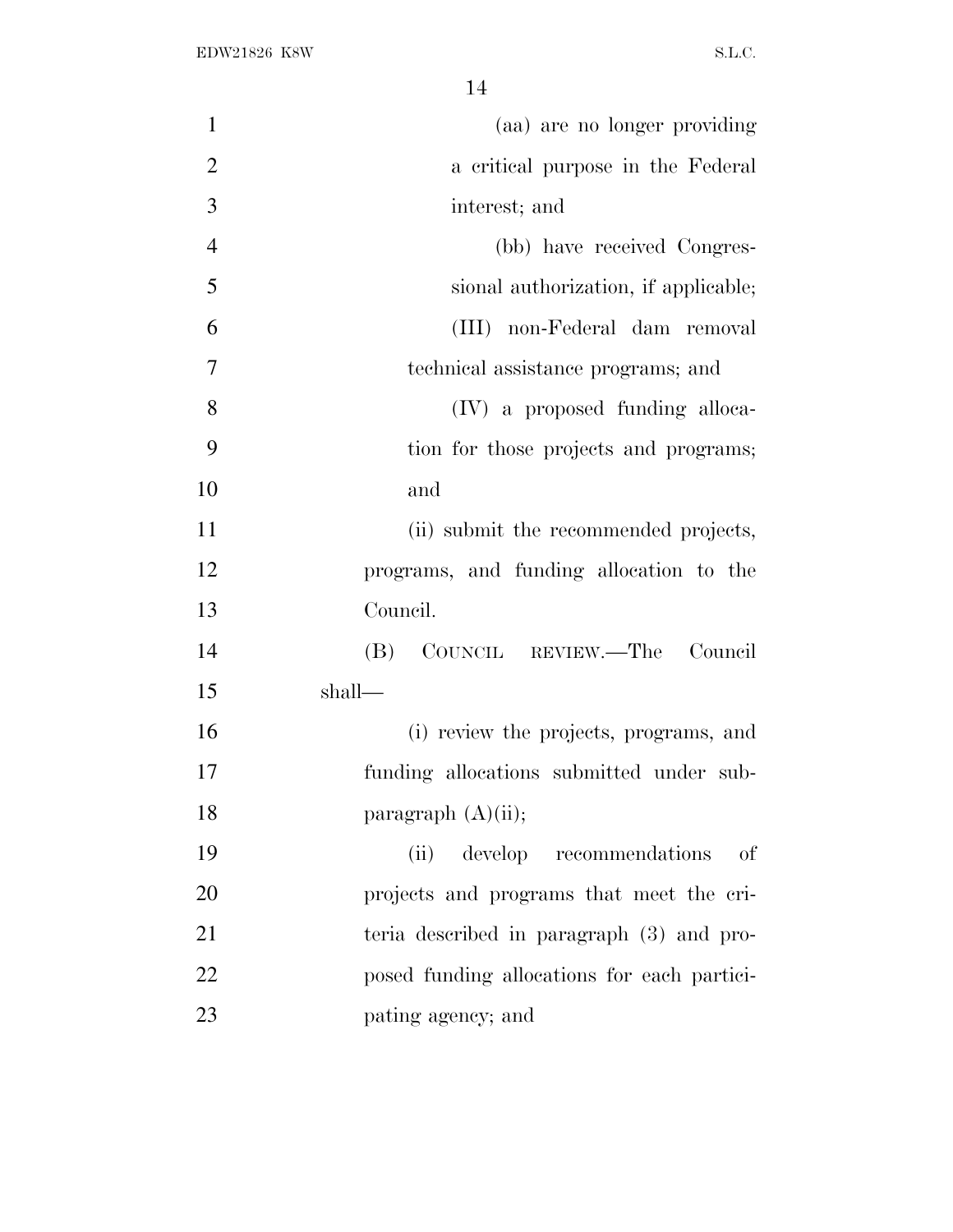| $\mathbf{1}$   | (iii) submit the projects, programs,              |
|----------------|---------------------------------------------------|
| $\overline{2}$ | and funding allocations recommended               |
| 3              | under clause (ii) to the Secretary.               |
| $\overline{4}$ | (2) SELECTION.—The Secretary shall—               |
| 5              | (A) select projects and activities under this     |
| 6              | section taking into consideration the projects    |
| 7              | and programs submitted by the Council under       |
| 8              | paragraph $(1)(B)(iii)$ ; and                     |
| 9              | (B) provide to each participating agency a        |
| 10             | funding allocation pursuant to a cooperative      |
| 11             | agreement under subsection (f).                   |
| 12             | (3) REQUIRED ELEMENTS.—Each dam removal           |
| 13             | project recommended to the Secretary by the Coun- |
| 14             | cil shall—                                        |
| 15             | (A) include written consent of the dam            |
| 16             | owner for the dam removal project, if ownership   |
| 17             | is established;                                   |
| 18             | (B) meet 1 or more of the project purposes        |
| 19             | $of$ —                                            |
| 20             | (i) protecting human health and safe-             |
| 21             | ty;                                               |
| 22             | restoring aquatic habitat<br>(ii)<br>and          |
| 23             | riverine processes;                               |
| 24             | (iii) increasing river connectivity and           |
| 25             | species access to aquatic habitat;                |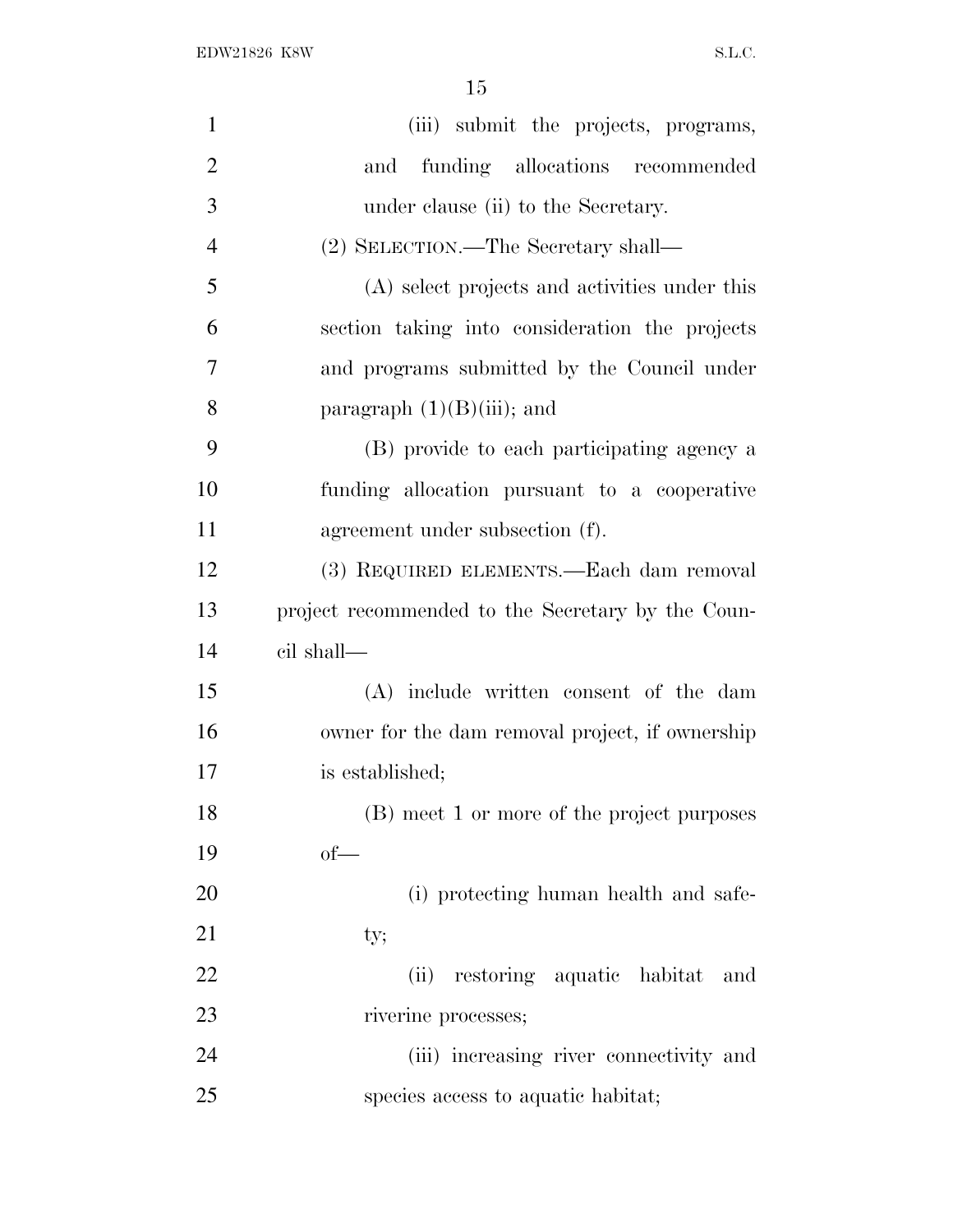| $\mathbf{1}$   | (iv) improving water quality;                      |
|----------------|----------------------------------------------------|
| $\overline{2}$ | (v) enhancing commercial and rec-                  |
| 3              | reational fishing;                                 |
| $\overline{4}$ | (vi) enhancing river-based recreation;             |
| 5              | (vii) restoring nature-based infrastruc-           |
| 6              | ture; and                                          |
| 7              | (viii) improving climate resilience;               |
| 8              | (C) include satisfactory assurance from            |
| 9              | any non-Federal interests proposing projects       |
| 10             | that the non-Federal interests will have or can    |
| 11             | reasonably acquire personnel and authority to      |
| 12             | adequately manage the project; and                 |
| 13             | (D) demonstrate a commitment to obtain             |
| 14             | all required regulatory approvals and permits      |
| 15             | from all pertinent jurisdictions prior to project  |
| 16             | implementation.                                    |
| 17             | (4) FACTORS FOR SELECTION OF PROJECTS.             |
| 18             | In selecting a dam removal project, the Secretary  |
| 19             | and participating agencies shall consider the fol- |
| 20             | lowing:                                            |
| 21             | (A) The capability of the non-Federal in-          |
| 22             | terest to carry out the project in a technically   |
| 23             | feasible manner.                                   |
| 24             | (B) The extent to which the dam poses a            |
| 25             | significant public safety hazard.                  |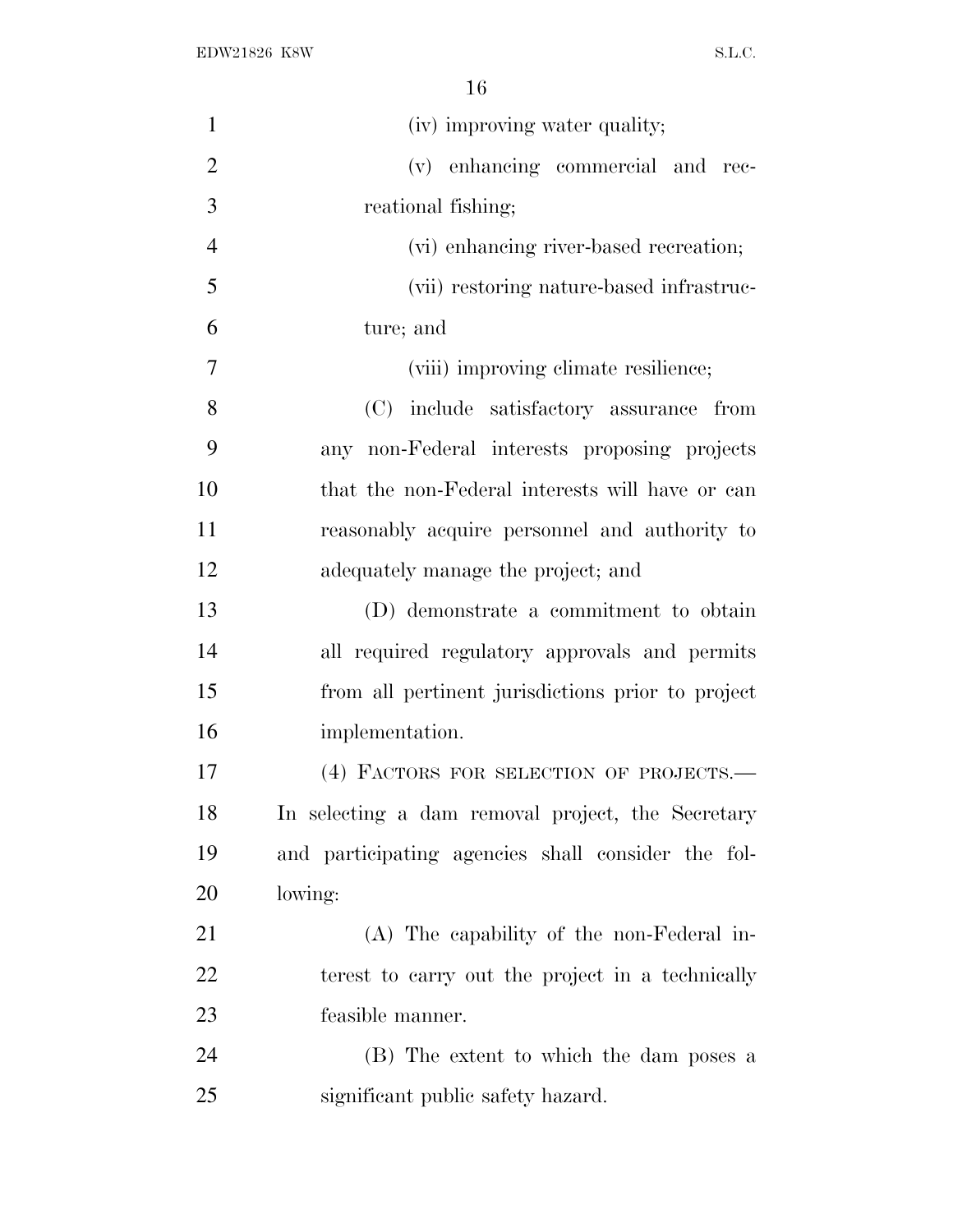| $\mathbf{1}$   | (C) The extent to which the dam provides               |
|----------------|--------------------------------------------------------|
| $\overline{2}$ | critical beneficial uses.                              |
| 3              | (D) The extent to which the project pro-               |
| 4              | vides multiple environmental and public bene-          |
| 5              | fits, with priority given to a project that meets      |
| 6              | 2 or more of the project purposes described in         |
| 7              | paragraph $(3)(B)$ .                                   |
| 8              | (E) The extent to which the project will be            |
| 9              | carried out in a cost-effective manner.                |
| 10             | (F) Any other factors that the Secretary               |
| 11             | and participating agencies determine to be rea-        |
| 12             | sonable and necessary for consideration.               |
| 13             | PRIORITIZATION<br>(5)<br>FOR<br><b>SELECTION</b><br>OF |
| 14             | PROJECTS.—In selecting a dam removal project, the      |
| 15             | Secretary and participating agencies<br>shall          |
| 16             | prioritize-                                            |
| 17             | $(A)$ removal of dams that pose a signifi-             |
| 18             | cant public safety hazard; and                         |
| 19             | non-powered dams the removal of<br>(B)                 |
| 20             | which will provide significant ecological value.       |
| 21             | (d) EXECUTION OF PROJECTS AND ACTIVITIES.              |
| 22             | $(1)$ In GENERAL.—A participating agency that          |
| 23             | receives assistance under this section may enter into  |
| 24             | cooperative agreements with non-Federal interests—     |
| 25             | (A) to carry out dam removal projects;                 |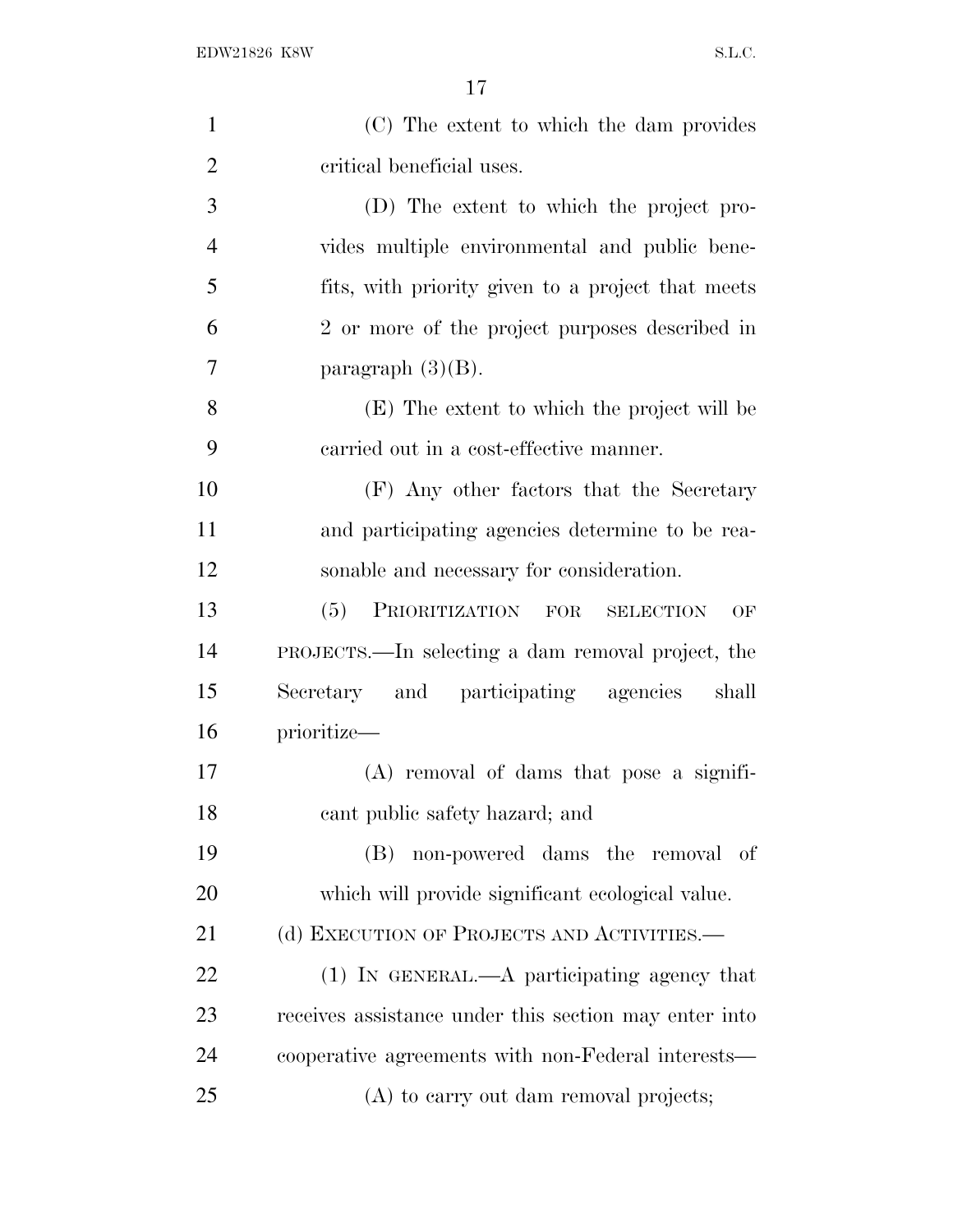| $\mathbf{1}$   | (B) to provide technical assistance; or                     |
|----------------|-------------------------------------------------------------|
| $\overline{2}$ | (C) to provide assistance to a non-Federal                  |
| 3              | technical assistance program.                               |
| $\overline{4}$ | (2)<br>NONGOVERNMENTAL ORGANIZATIONS.                       |
| 5              | Notwithstanding section 221(b) of the Flood Control         |
| 6              | Act of 1970 (42 U.S.C. 1962d–5b(b)), for any dam            |
| 7              | removal project, the Secretary, in consultation and         |
| 8              | coordination with appropriate State and local gov-          |
| 9              | ernmental agencies, Indian Tribes, and any im-              |
| 10             | pacted stakeholders, may allow a nongovernmental            |
| 11             | organization to serve as the non-Federal interest for       |
| 12             | the project.                                                |
| 13             | (3) PUBLIC NOTICE.—For any dam removal ac-                  |
| 14             | tivity carried out with a funding allocation, the par-      |
| 15             | ticipating agency shall provide public notice in ac-        |
| 16             | cordance with applicable regulations and require-           |
| 17             | ments of the participating agency.                          |
| 18             | (4) GEOGRAPHIC EQUITY. To the maximum                       |
| 19             | extent practicable, in carrying out activities under        |
| 20             | title, participating agencies shall<br>this<br>allocate     |
| 21             | amounts from the funding allocation of the agency           |
| 22             | equitably among regions of the United States.               |
| 23             | (e) ELIGIBLE COSTS.—A funding allocation may be             |
| 24             | used for all dam removal and related project needs, includ- |

ing—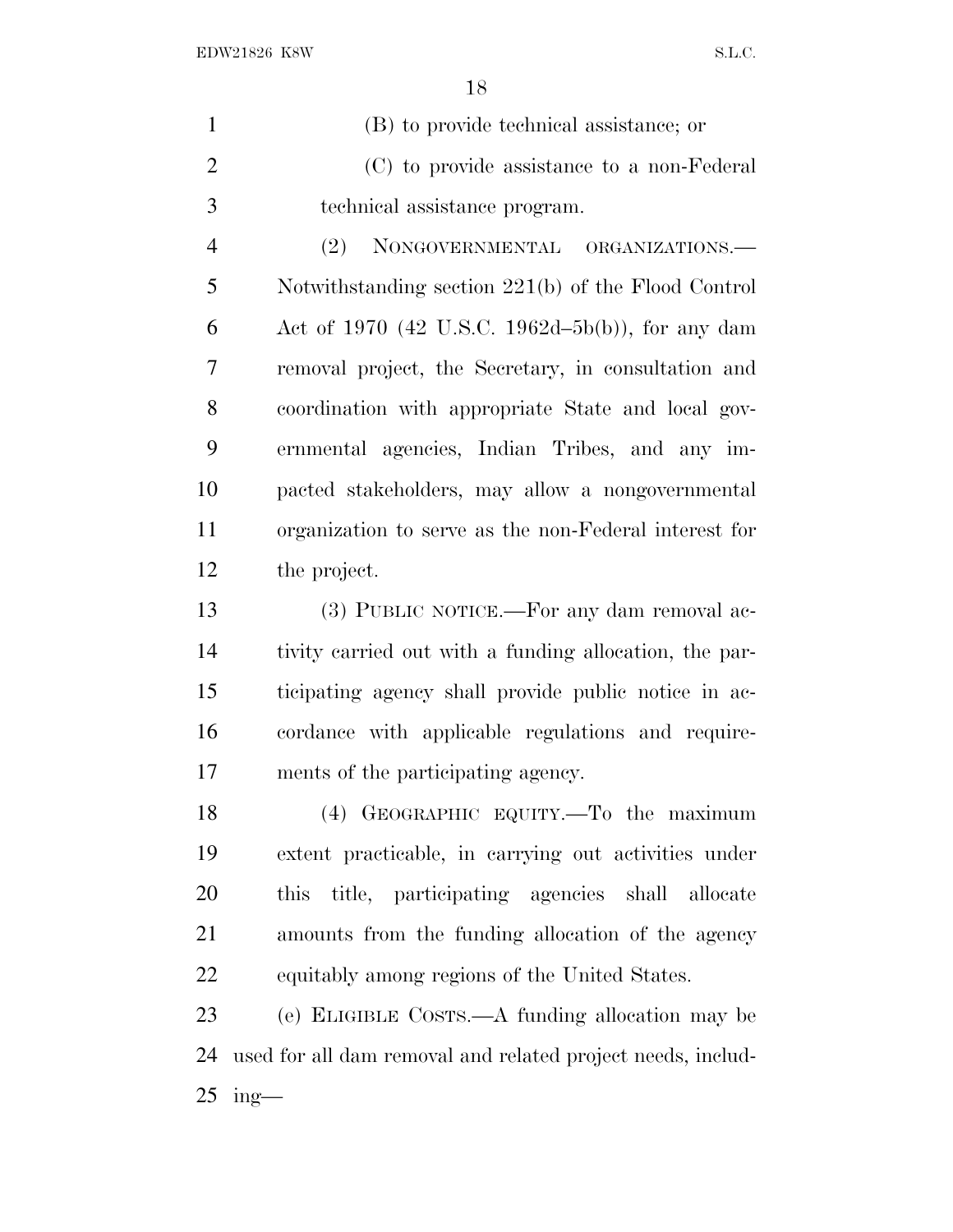| $\mathbf{1}$   | (1) engineering, scientific assessment, economic         |
|----------------|----------------------------------------------------------|
| $\overline{2}$ | analysis, construction, project management, tech-        |
| 3              | nical assistance, acquisition, liability insurance, mon- |
| $\overline{4}$ | itoring, regulatory compliance, updating flood haz-      |
| 5              | ard mapping as needed for project implementation,        |
| 6              | project administration, infrastructure protection,       |
| 7              | and sediment management;                                 |
| 8              | (2) all stages of project planning and design;           |
| 9              | (3) Federal, State, Tribal, and non-Federal              |
| 10             | dam removal technical assistance programs to iden-       |
| 11             | tify projects, complete initial project stages, train    |
| 12             | project managers and others involved in dam re-          |
| 13             | moval projects, and provide technical assistance;        |
| 14             | (4) establishment of collaborative Federal teams         |
| 15             | to increase efficiency of evaluation and removal of      |
| 16             | federally owned dams; and                                |
| 17             | $(5)$ monitoring under subsection $(h)$ .                |
| 18             | (f) COOPERATIVE AGREEMENT.                               |
| 19             | (1) IN GENERAL.—The Secretary shall enter                |
| 20             | into a cooperative agreement with each participating     |
| 21             | agency to provide the funding allocation determined      |
| 22             | by the Secretary for the participating agency.           |
| 23             | (2) SUPPLEMENT, NOT SUPPLANT.—A funding                  |
| 24             | allocation provided under this title shall supplement    |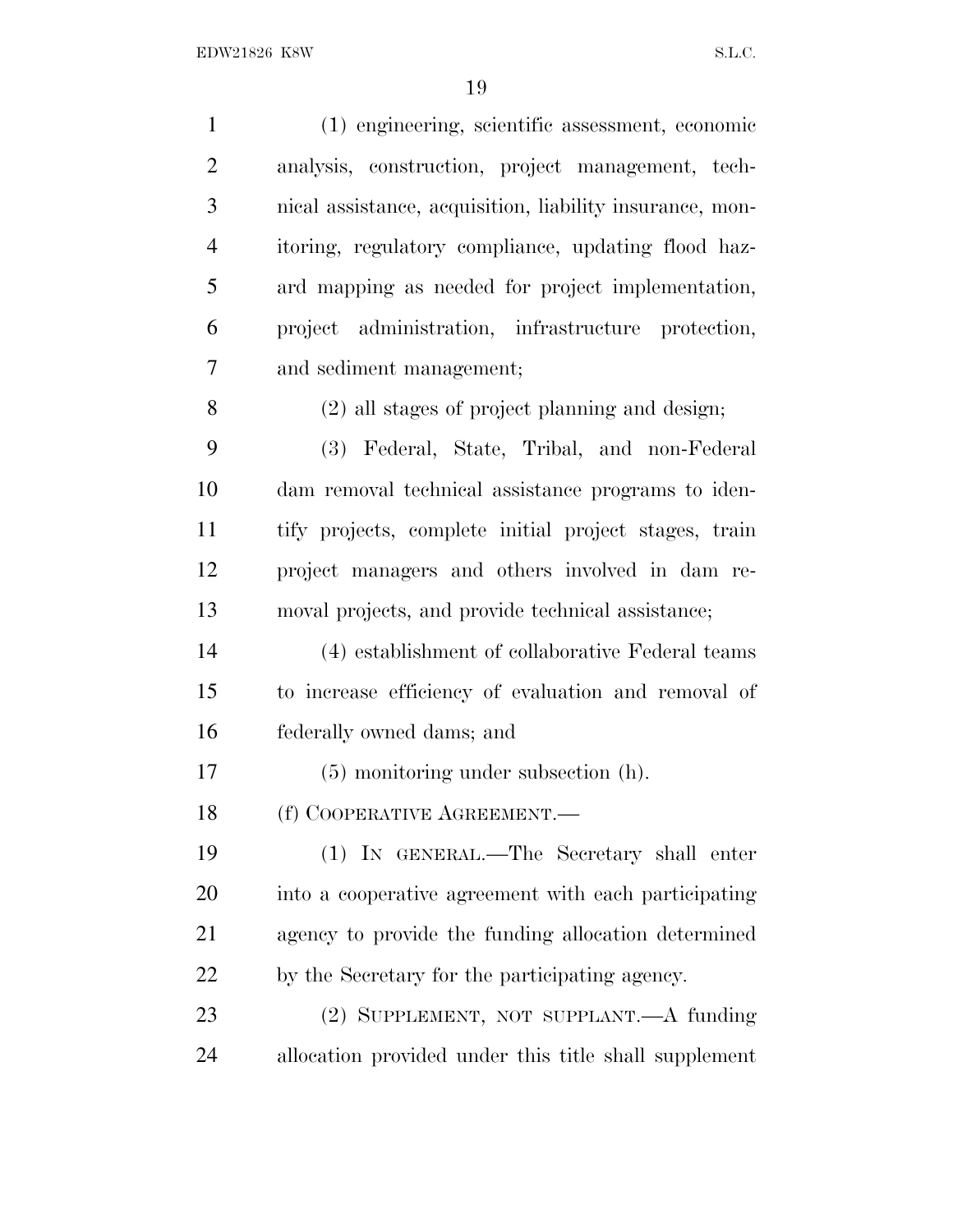| $\mathbf{1}$ | and not supplant amounts otherwise made available           |
|--------------|-------------------------------------------------------------|
| 2            | to the participating agency.                                |
| 3            | (g) FEDERAL SHARE.—The Federal share of the cost            |
| 4            | of a dam removal project carried out under this title shall |
| 5            | be 100 percent, unless a different Federal share is re-     |
| 6            | quired by the program of the participating agency under     |
| 7            | which the project is being carried out.                     |
| 8            | (h) MONITORING.—                                            |
| 9            | (1) Costs.—The costs of monitoring a dam re-                |
| 10           | moval project—                                              |
| 11           | (A) shall be an eligible use of a funding al-               |
| 12           | location; and                                               |
| 13           | (B) may be included in the total cost of                    |
| 14           | the dam removal project.                                    |
| 15           | (2) GOALS.—The goals of monitoring referred                 |
| 16           | to paragraph $(1)$ shall be—                                |
| 17           | (A) to measure the safety and effectiveness                 |
| 18           | of the project; and                                         |
| 19           | (B) to allow adaptive management to en-                     |
| 20           | sure project success.                                       |
| 21           | SEC. 204. ESTABLISHMENT OF DAM REMOVAL COUNCIL.             |
| 22           | (a) COUNCIL.—There is established a council to be           |
| 23           | known as the "Dam Removal Council".                         |
| 24           | (b) DUTIES.—The Council shall be responsible for—           |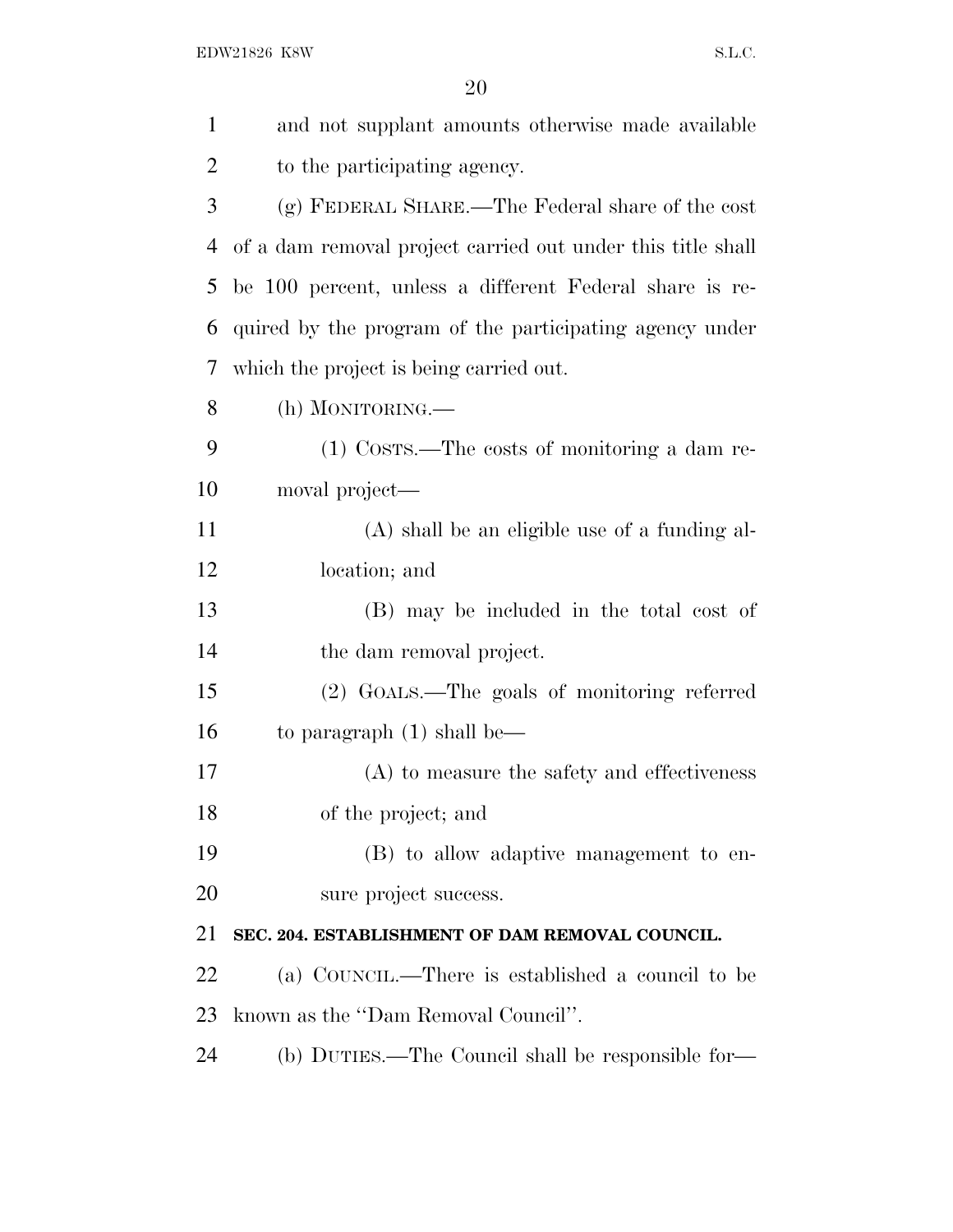| $\mathbf{1}$   | (1) coordinating participating agencies to annu-       |
|----------------|--------------------------------------------------------|
| $\overline{2}$ | ally (or as otherwise determined by the Council)—      |
| 3              | (A) notify all known dam owners of the                 |
| $\overline{4}$ | availability of dam removal funding, application       |
| 5              | procedures, and options for technical assistance;      |
| 6              | and                                                    |
| 7              | (B) provide guidance on the existing pro-              |
| 8              | grams of participating agencies;                       |
| 9              | (2) evaluating the proposed dam removal                |
| 10             | projects, technical assistance programs, and funding   |
| 11             | allocations submitted by participating agencies        |
| 12             | under section $203(e)(1)(A)(ii);$                      |
| 13             | (3) submitting to the Secretary recommended            |
| 14             | dam removal projects, technical assistance programs,   |
| 15             | and funding allocations for participating agencies as  |
| 16             | described in section $203(c)(1)(B)(ii);$               |
| 17             | $(4)$ serving as a forum—                              |
| 18             | (A) to identify and address limiting factors           |
| 19             | to removing dams; and                                  |
| 20             | (B) to address programmatic challenges;                |
| 21             | (5) providing advice on the development of the         |
| 22             | database and report required under section 207; and    |
| 23             | (6) collaborating with the agencies represented        |
| 24             | on the Council to maximize the benefits of this title. |
| 25             | $(c)$ MEMBERSHIP.                                      |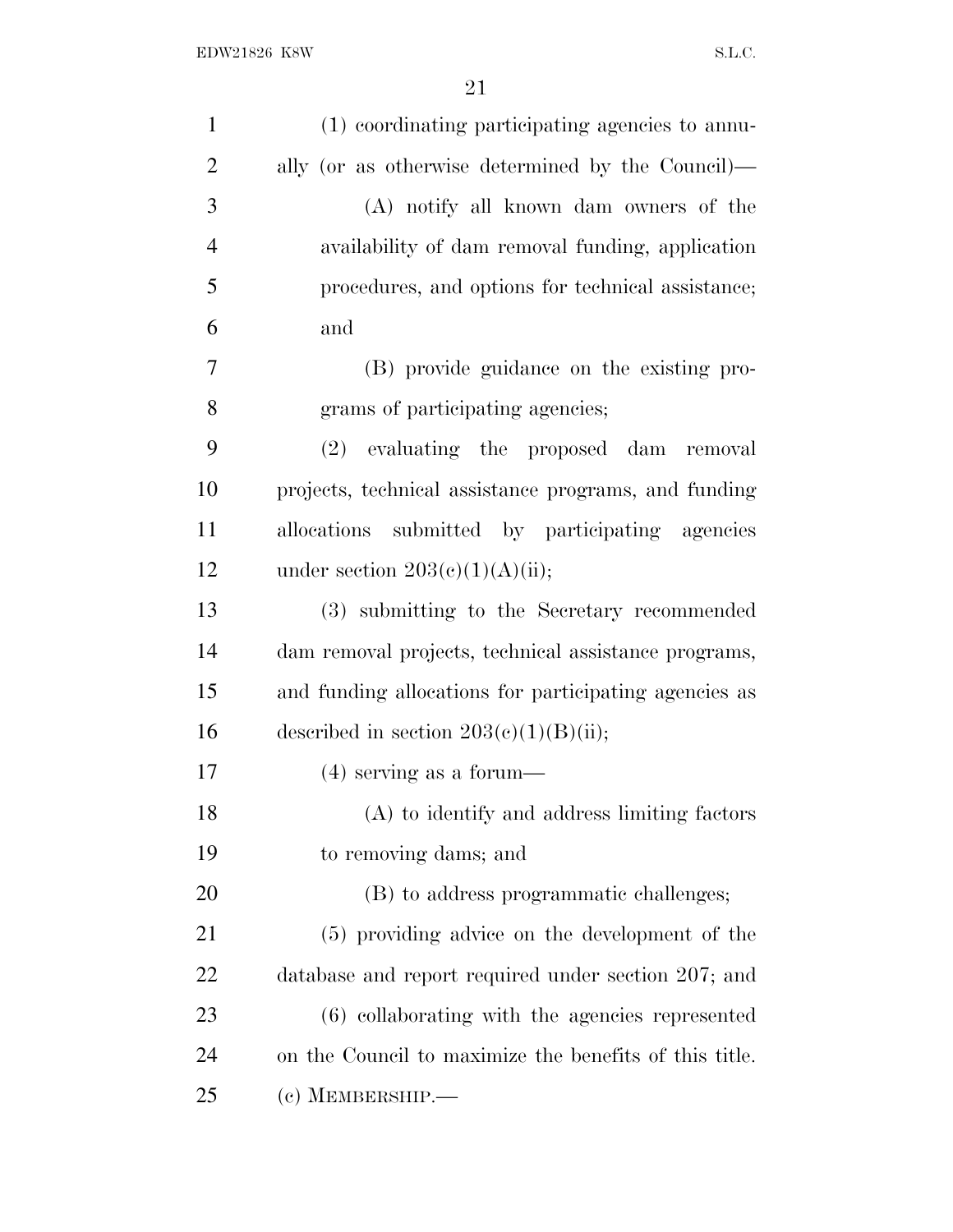| $\mathbf{1}$   | $(1)$ MEMBERS.—Subject to paragraph $(2)$ , the |
|----------------|-------------------------------------------------|
| $\overline{2}$ | Council shall consist of the following members: |
| 3              | (A) The Secretary.                              |
| $\overline{4}$ | (B) The Director of the National Oceanic        |
| 5              | and Atmospheric Administration.                 |
| 6              | (C) The Director of the United States Fish      |
| 7              | and Wildlife Service.                           |
| 8              | (D) The Commissioner of the Bureau of           |
| 9              | Reclamation                                     |
| 10             | (E) The Chief of the Natural Resources          |
| 11             | Conservation Service.                           |
| 12             | (F) The Chief of the Forest Service.            |
| 13             | (G) The Administrator of the Federal            |
| 14             | Emergency Management Agency.                    |
| 15             | (H) The Administrator of the Environ-           |
| 16             | mental Protection Agency.                       |
| 17             | (I) The Chair of the Council on Environ-        |
| 18             | mental Quality.                                 |
| 19             | (J) The Chairman of the Federal Energy          |
| 20             | Regulatory Commission.                          |
| 21             | (K) The Director of the Water Power             |
| 22             | Technologies Office of the Department of En-    |
| 23             | ergy.                                           |
| 24             | (2) AUTHORITY TO CHANGE MEMBERSHIP.             |
| 25             | The Council may modify the membership of the    |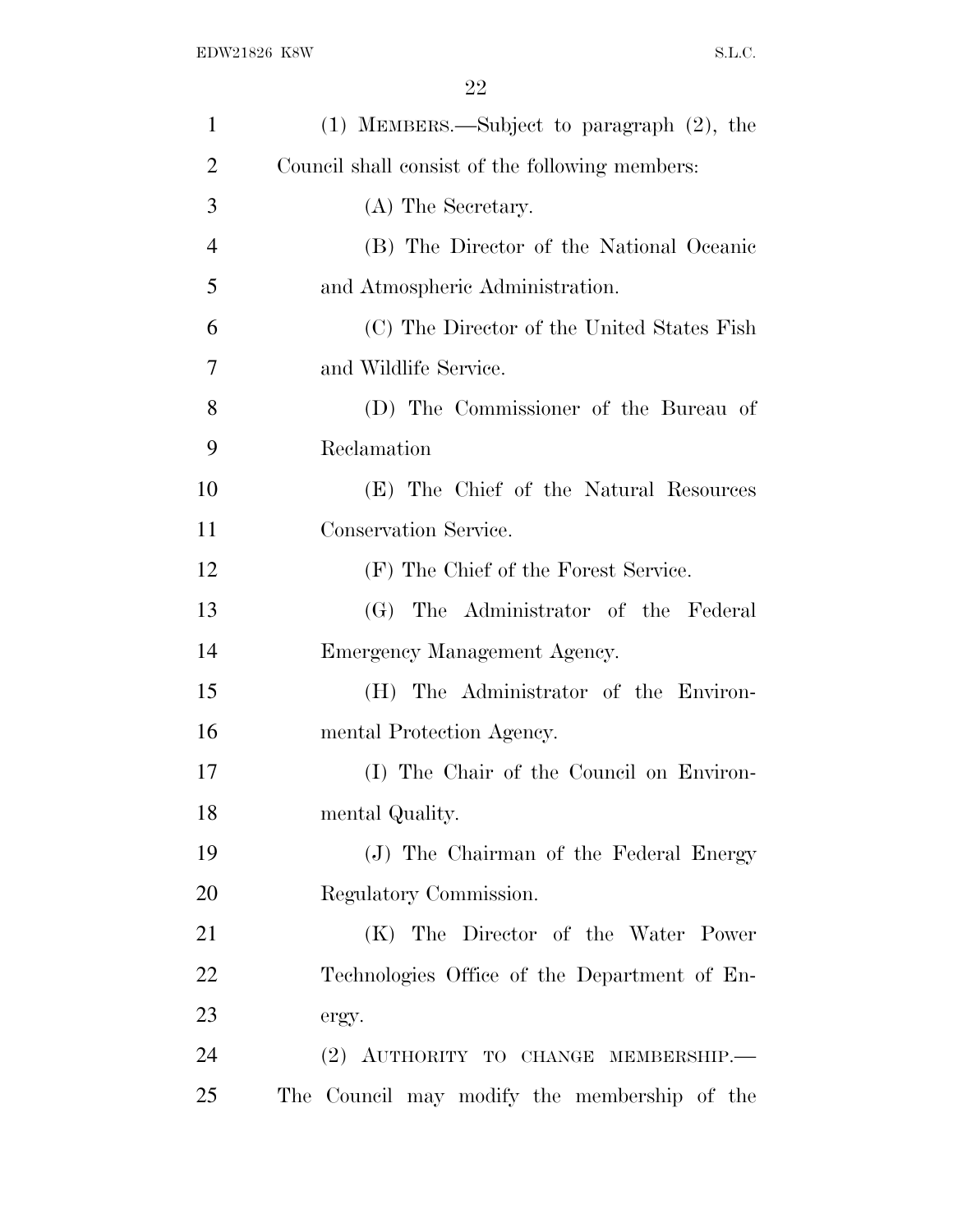| $\mathbf{1}$   | Council to more effectively meet the purposes of this |
|----------------|-------------------------------------------------------|
| 2              | title.                                                |
| 3              | (3) COLLABORATION.—The Council may col-               |
| $\overline{4}$ | laborate with other Federal agencies regarding the    |
| 5              | duties of the Council and recommend to the Sec-       |
| 6              | retary to enter into agreements with those agencies   |
| 7              | to more effectively meet the purposes of this title,  |
| 8              | such as an agreement relating to the provision of     |
| 9              | data or research necessary to carry out dam removal   |
| 10             | projects.                                             |
| 11             | (4) COMPENSATION.—A member of the Council             |

shall serve without compensation.

(5) CHAIR.—

 (A) IN GENERAL.—The initial Chair of the Council shall be the Chair of the Council on Environmental Quality.

 (B) SUBSEQUENT CHAIRS.—Every 2 years, 18 after completion of a report under section 207, the Council shall select a new Chair of the Council.

 (C) DUTIES.—The Chair shall coordinate with agencies represented on the Council—

 (i) to develop effective and efficient processes to identify, prioritize, and imple-ment dam removal projects; and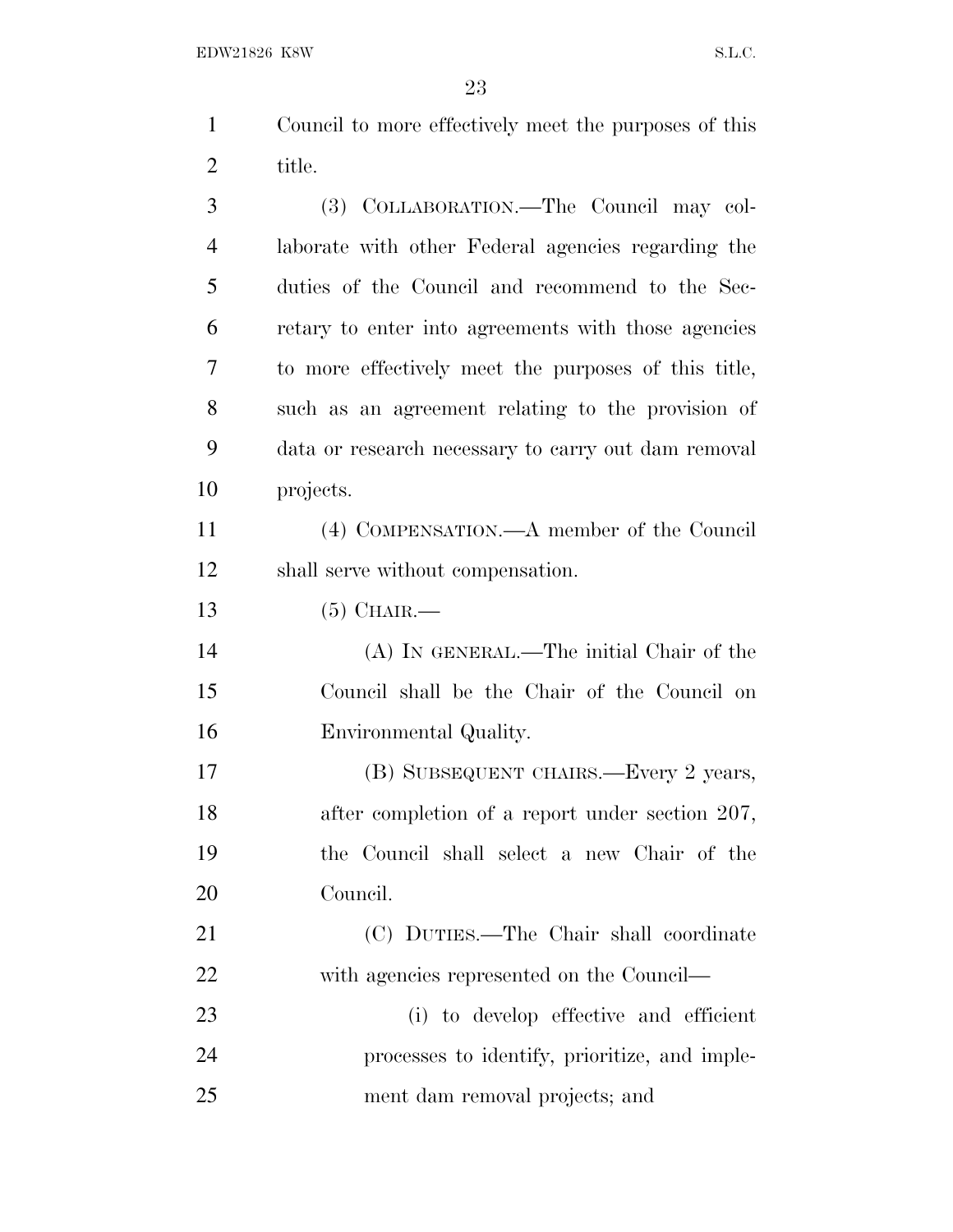| $\mathbf{1}$   | (ii) to simplify and clarify the dam re-                    |
|----------------|-------------------------------------------------------------|
| $\overline{2}$ | moval process.                                              |
| 3              | (d) MEETINGS.—                                              |
| $\overline{4}$ | (1) FIRST MEETING.—The Chair shall convene                  |
| 5              | the first meeting of the Council not later than 60          |
| 6              | days after the date of enactment of this Act.               |
| $\overline{7}$ | (2) ADDITIONAL MEETINGS.—The Chair shall                    |
| 8              | convene additional meetings of the Council as appro-        |
| 9              | priate to ensure that this title is fully carried out,      |
| 10             | but not less often than annually.                           |
| 11             | (e) COUNCIL PROCEDURES.—The Council shall es-               |
| 12             | tablish procedures for voting, the conduct of meetings, and |
| 13             | other matters as appropriate.                               |
| 14             | (f) PUBLIC PARTICIPATION.—                                  |
| 15             | (1) IN GENERAL.—Meetings of the Council                     |
| 16             | shall be open to the public.                                |
| 17             | (2) NOTICE.—The Council shall provide notice                |
| 18             | to the public of a meeting of the Council.                  |
| 19             | (g) ADVICE.—The Council shall consult with the Ad-          |
| 20             | visory Board—                                               |
| 21             | (1) to assist the Council in the development of             |
| 22             | the dam removal strategy to be developed under sec-         |
| 23             | tion $206$ ;                                                |
| 24             | (2) to provide input on project identification              |
| 25             | criteria; and                                               |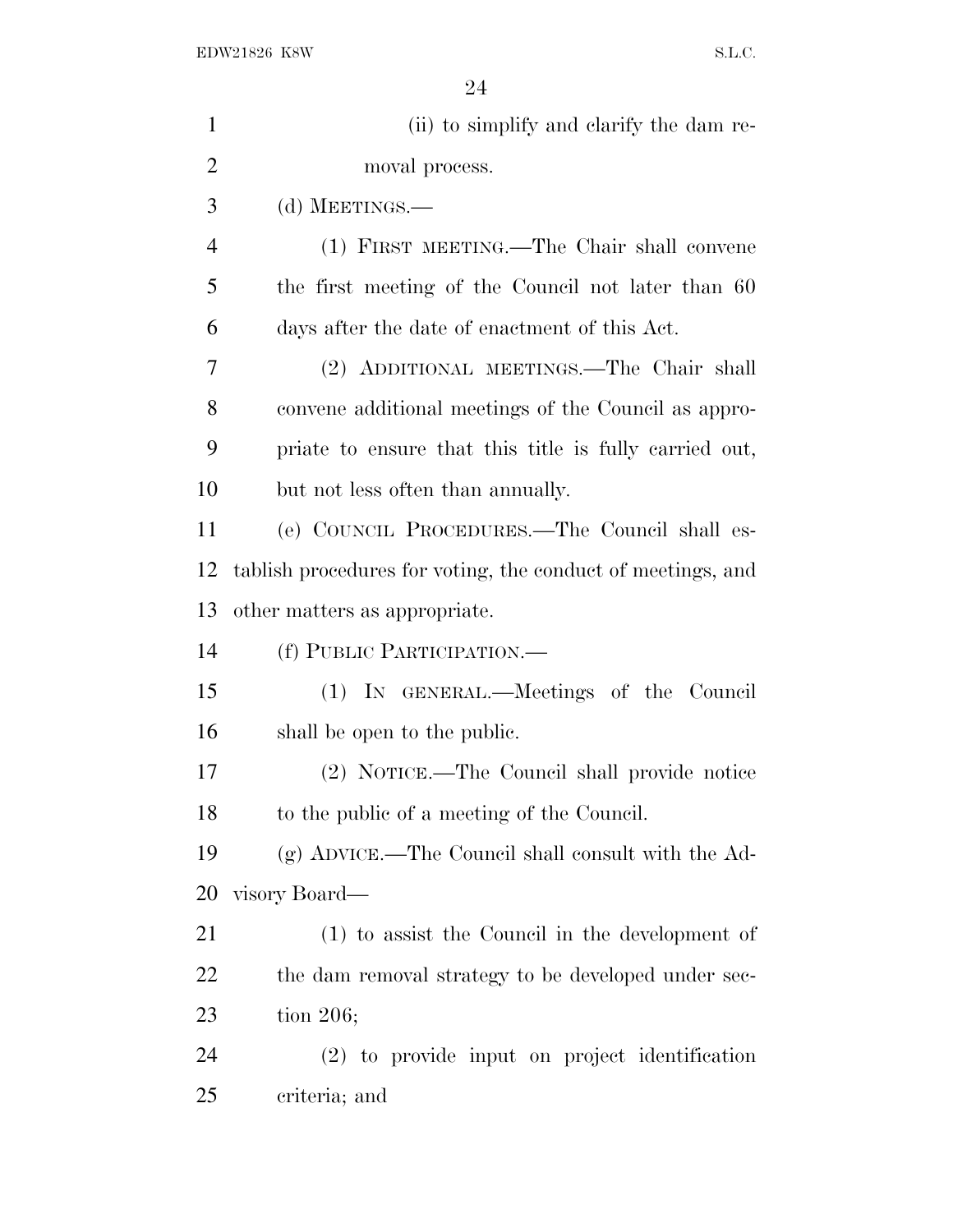| $\mathbf{1}$   | (3) to provide input on proportional distribution        |
|----------------|----------------------------------------------------------|
| $\overline{2}$ | of funds to participating agencies.                      |
| 3              | SEC. 205. ESTABLISHMENT OF DAM REMOVAL ADVISORY          |
| $\overline{4}$ | <b>BOARD.</b>                                            |
| 5              | (a) ADVISORY BOARD.—The Chair of the Council             |
| 6              | shall establish a Dam Removal Advisory Board to provide  |
| 7              | advice and recommendations on the implementation of this |
| 8              | title.                                                   |
| 9              | (b) MEMBERSHIP.—The Advisory Board shall include         |
| 10             | 12 members appointed by the Chair, of whom—              |
| 11             | $(1)$ 2 members shall be representatives of In-          |
| 12             | dian Tribes;                                             |
| 13             | (2) 2 members shall be representatives of State          |
| 14             | government agencies that manage or provide funds         |
| 15             | for dam removal projects or regulate dam safety;         |
| 16             | $(3)$ 3 members shall be representatives of non-         |
| 17             | governmental organizations that manage or provide        |
| 18             | technical assistance for dam removal projects;           |
| 19             | $(4)$ 2 members shall be representatives of non-         |
| <b>20</b>      | governmental organizations that work to improve          |
| 21             | dam safety practices; and                                |
| 22             | $(5)$ 3 members shall be representatives of orga-        |
| 23             | nizations representing dam owners.                       |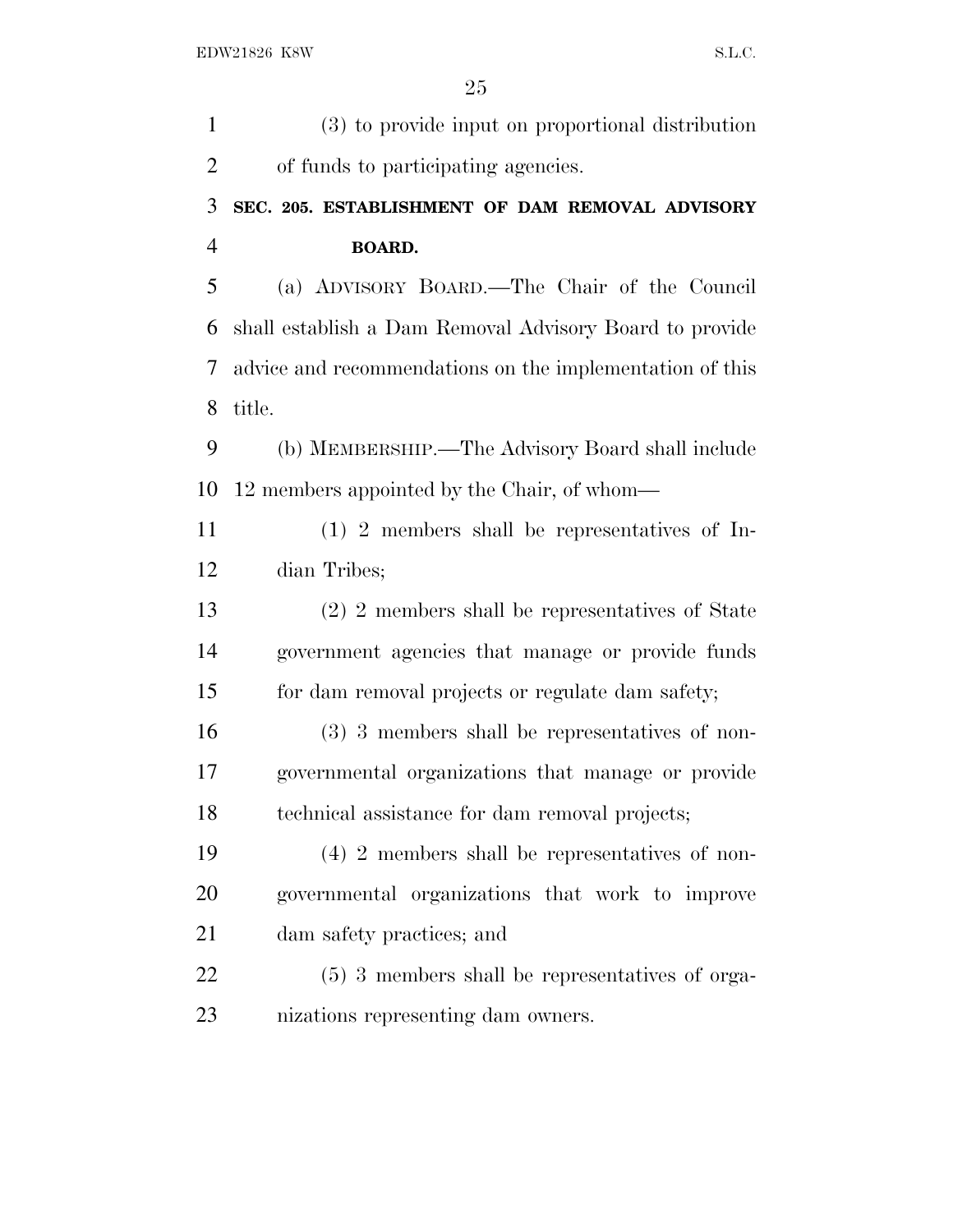| 1              | (c) NONAPPLICABILITY OF FACA.—The Federal Ad-              |
|----------------|------------------------------------------------------------|
| $\overline{2}$ | visory Committee Act (5 U.S.C. App.) shall not apply to    |
| 3              | the Advisory Board.                                        |
| 4              | SEC. 206. DAM REMOVAL STRATEGY.                            |
| 5              | (a) IN GENERAL.—Not later than 18 months after             |
| 6              | the date of enactment of this Act, the Council shall de-   |
| 7              | velop a dam removal strategy—                              |
| 8              | $(1)$ to ensure a comprehensive approach to re-            |
| 9              | move dams that—                                            |
| 10             | (A) pose the greatest threat to public safe-               |
| 11             | ty;                                                        |
| 12             | (B) provide the greatest opportunity for                   |
| 13             | environmental restoration; and                             |
| 14             | (C) are consistent with efforts to address                 |
| 15             | climate change and adaptation;                             |
| 16             | $(2)$ to maximize benefits derived from dam re-            |
| 17             | moval projects; and                                        |
| 18             | (3) to foster the coordination of Federal and              |
| 19             | non-Federal activities related to dam removal.             |
| 20             | (b) GOAL.—The goal of the dam removal strategy             |
| 21             | under subsection (a) shall be to improve public safety and |
| 22             | restore healthy rivers by reconnecting at least 10,000     |
| 23             | miles of river by 2026.                                    |
| 24             | (c) ELEMENTS OF STRATEGY.—The dam removal                  |
| 25             | strategy under subsection (a) shall—                       |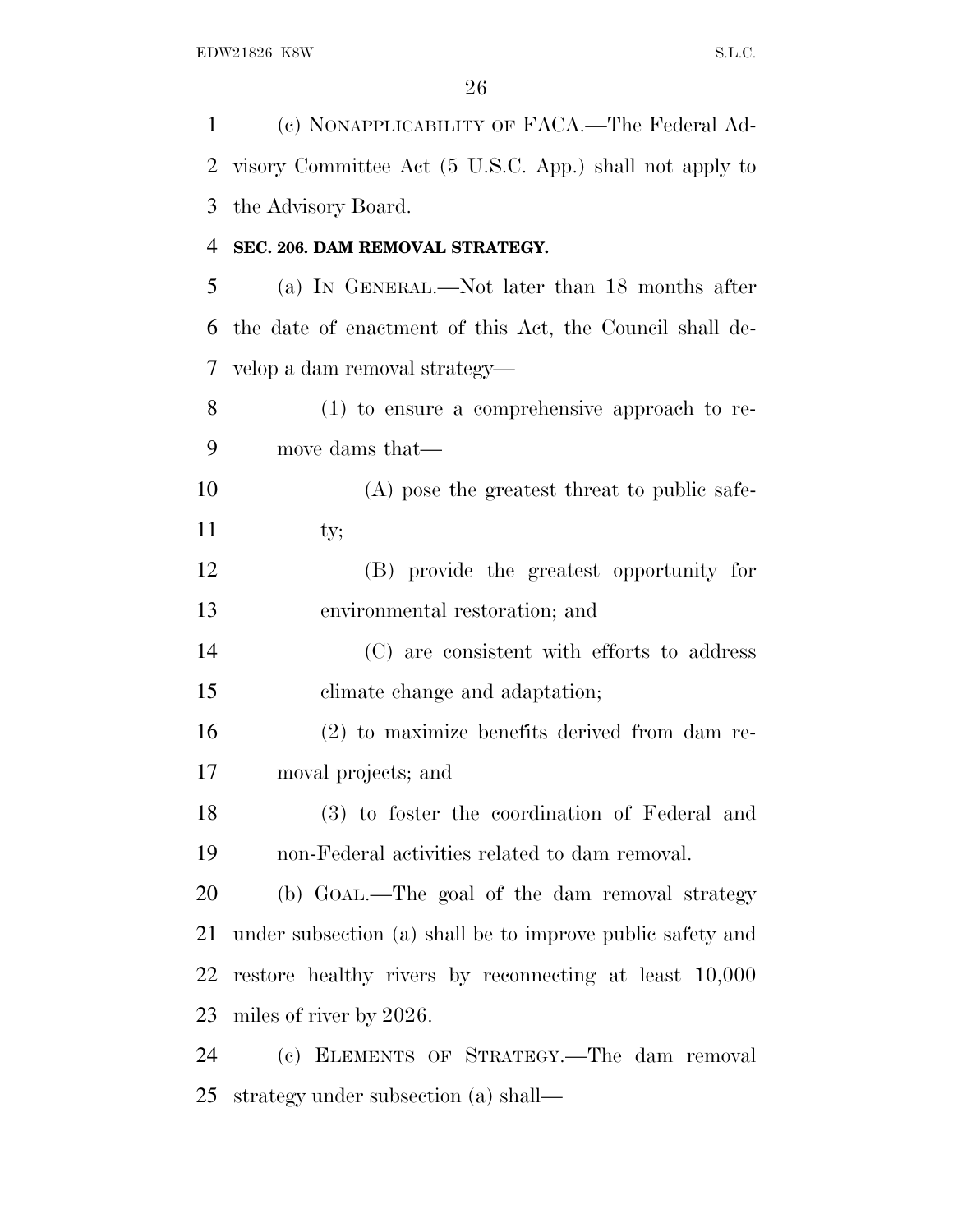| $\mathbf{1}$   | (1) identify limiting factors to completing dam      |
|----------------|------------------------------------------------------|
| $\overline{2}$ | removal projects and strategies for overcoming those |
| 3              | limiting factors;                                    |
| $\overline{4}$ | (2) utilize the selection factors and priorities     |
| 5              | described in section $203(c)$ ;                      |
| 6              | (3) optimize the benefits of dam removal activi-     |
| 7              | ties, including basin-scale fish passage planning;   |
| 8              | (4) maximize the incentives for the creation of      |
| 9              | new public-private partnerships to carry out dam re- |
| 10             | moval projects and the use of Federal resources to   |
| 11             | encourage increased private sector involvement in    |
| 12             | dam removal projects;                                |
| 13             | (5) identify opportunities for Federal agency        |
| 14             | collaboration to remove dams that are no longer      |
| 15             | needed from Federal land;                            |
| 16             | $(6)$ be consistent with dam removal, habitat res-   |
| 17             | toration, and public safety plans;                   |
| 18             | (7) promote dam removal projects—                    |
| 19             | $(A)$ to meet the criteria in section                |
| 20             | $203(c)(3)$ ; and                                    |
| 21             | (B) to address other areas of concern that           |
| 22             | the Council determines to be appropriate for         |
| 23             | consideration; and                                   |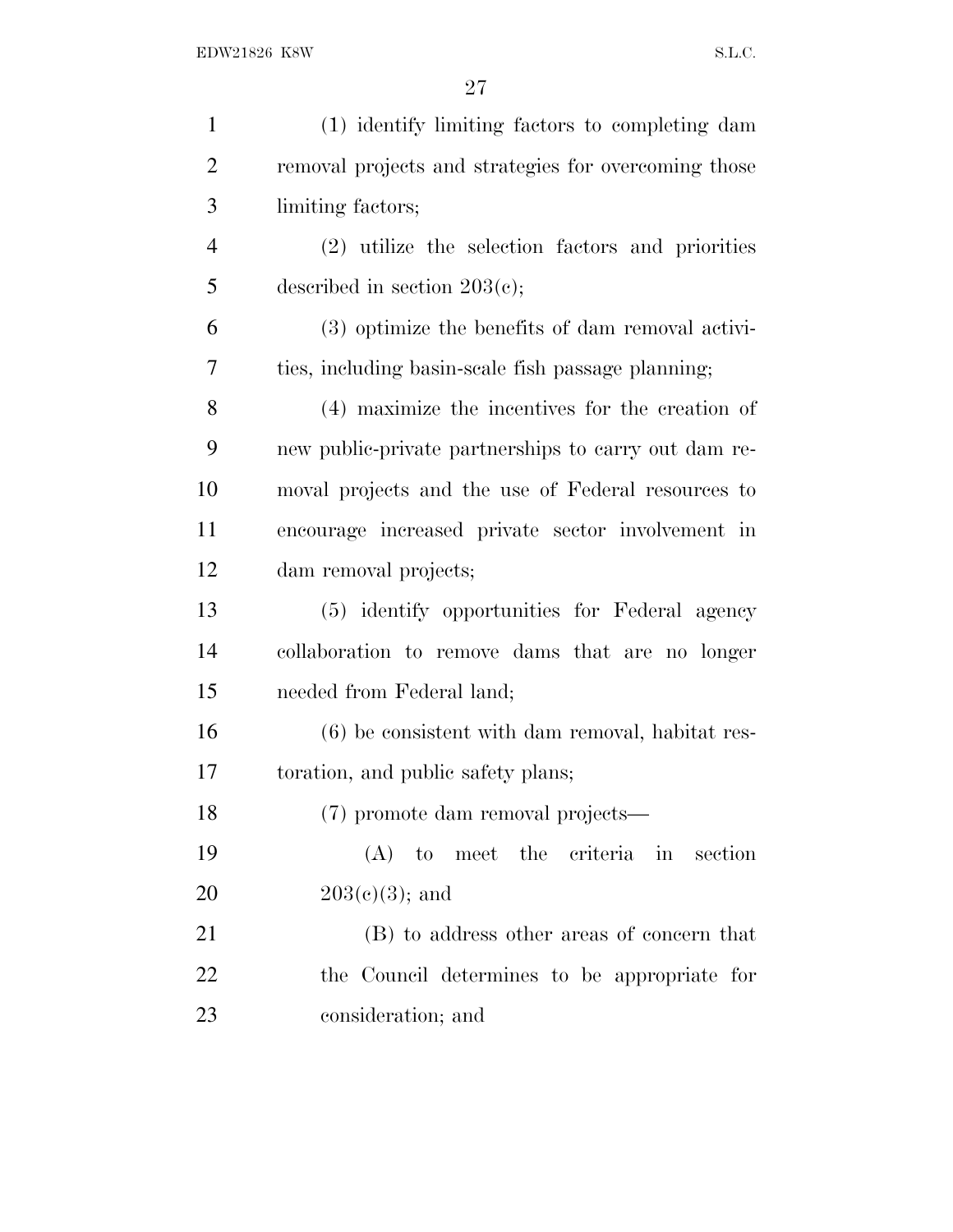| $\mathbf{1}$   | (8) provide recommendations for broad and eq-             |
|----------------|-----------------------------------------------------------|
| $\overline{2}$ | uitable geographic distribution of projects funded        |
| 3              | under this title.                                         |
| $\overline{4}$ | (d) PUBLIC REVIEW AND COMMENT.—Before the                 |
| 5              | Council adopts a dam removal strategy under subsection    |
| 6              | $(a)$ , the Council shall—                                |
| $\overline{7}$ | (1) publish in the Federal Register a draft of            |
| 8              | the dam removal strategy; and                             |
| 9              | (2) provide an opportunity for public review and          |
| 10             | comment.                                                  |
| 11             | (e) NO DELAY OF DAM REMOVAL PROJECTS.--De-                |
| 12             | velopment of the dam removal strategy under subsection    |
| 13             | $(a)$ —                                                   |
| 14             | (1) shall occur concurrently with implementa-             |
| 15             | tion of dam removal projects and technical assist-        |
| 16             | ance under this Act; and                                  |
| 17             | (2) shall not delay progress of those projects            |
| 18             | and activities.                                           |
| 19             | (f) PERIODIC REVISION.—Using data and informa-            |
| 20             | tion developed through project monitoring and manage-     |
| 21             | ment, and other relevant information, the Council may pe- |
| 22             | riodically review and update, as necessary, the dam re-   |
| 23             | moval strategy under subsection (a).                      |
|                |                                                           |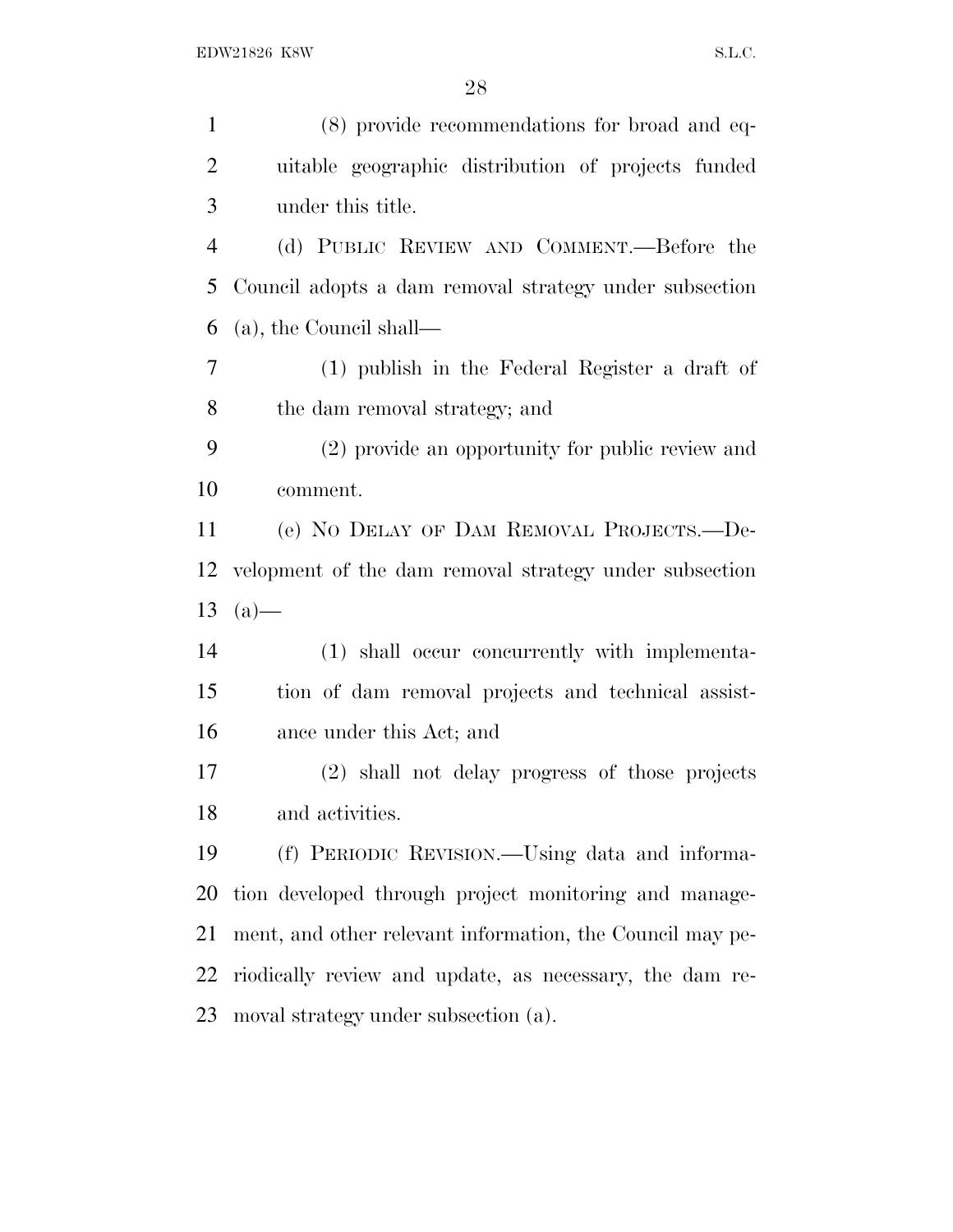### **SEC. 207. REPORTING.**

 (a) I<sup>N</sup> GENERAL.—Not later than 2 years after the date of enactment of this Act, and every 2 years there- after, the Secretary, after considering the advice and rec- ommendations of the Council and Advisory Board, shall submit to Congress a report on the activities carried out under this title.

 (b) CONTENTS OF REPORT.—A report under sub-section (a) shall include—

(1) data on—

 (A) the number of dams removed, river miles opened, public safety benefits, and aquatic ecosystem benefits achieved through projects 14 under this title;

 (B) participating agency expenditures, project costs, and descriptions of projects se- lected, in progress, and completed under this 18 title:

 (2) a review of project expenses, identifying areas of opportunity for reducing future project ex-penses;

 (3) a review of how the information described in paragraphs (1) and (2) will be incorporated into the selection and implementation of new dam re-moval projects;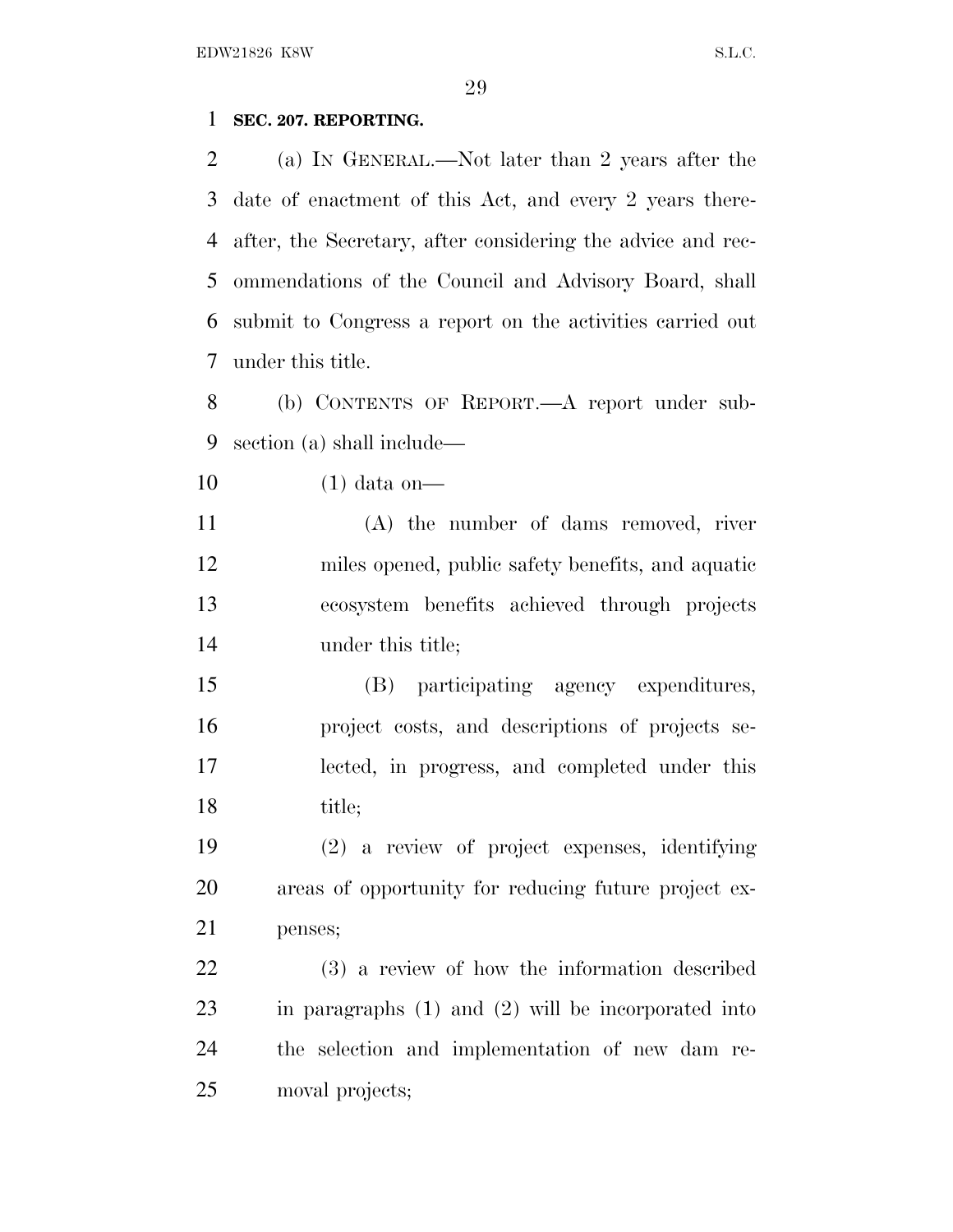(4) a review of efforts made to maintain an ap- propriate database of dam removal projects carried out under this title; and

 (5) a review of the measures taken to provide the information described in paragraphs (1) through (3) to Federal agencies with responsibility for assist-ing in the dam removals.

### **SEC. 208. FUNDING.**

 (a) AUTHORIZATION OF APPROPRIATIONS.—There is authorized to be appropriated to carry out this title \$7,500,000,000, to remain available until expended.

 (b) TECHNICAL ASSISTANCE FUNDING ALLOCA- TIONS.—Of the amounts made available under subsection 14  $(a)$ —

 (1) not less than \$50,000,000 shall be allocated for the costs of administration, environmental com- pliance, and technical assistance to carry out this title; and

 (2) not less than \$30,000,000 shall be allocated to non-Federal dam removal technical assistance programs.

 (c) SET-ASIDE FOR ADMINISTRATIVE EXPENSES OF THE COUNCIL.—Of the amounts made available under subsection (a) for each fiscal year, the Secretary shall use for administration and operating costs of the Council and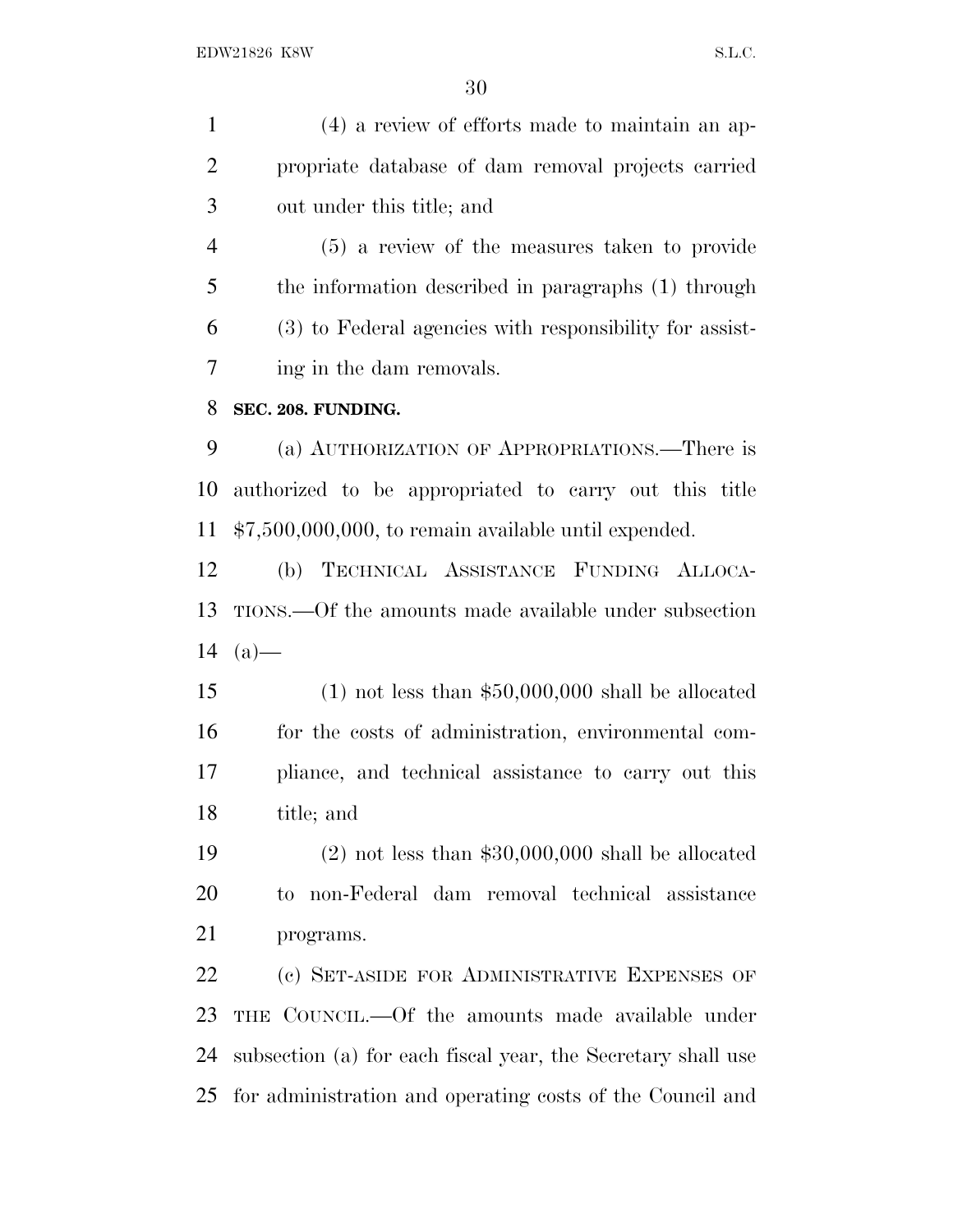for development of the report under section 207, including the collection and maintenance of dam removal project data, the lesser of—

- (1) 3 percent; and
- 5 (2)  $$1,500,000$ .

## **SEC. 209. GENERAL PROVISIONS.**

 (a) AGENCY CONSULTATION AND COORDINATION.— In carrying out this title, the Secretary shall, as necessary, consult with, cooperate with, and coordinate activities with the activities of other Federal agencies.

 (b) COOPERATIVE AGREEMENTS; MEMORANDA OF UNDERSTANDING.—In carrying out this title, the Sec-retary and other Federal agencies, as appropriate, may—

 (1) enter into cooperative agreements or con- tracts with Federal, State, and local government agencies, nongovernmental organizations, and other entities; and

 (2) execute such memoranda of understanding as are necessary to reflect the agreements.

 (c) FEDERAL AGENCY FACILITIES AND PER-SONNEL.—Federal agencies may—

 (1) cooperate in carrying out scientific and other programs necessary to carry out this title; and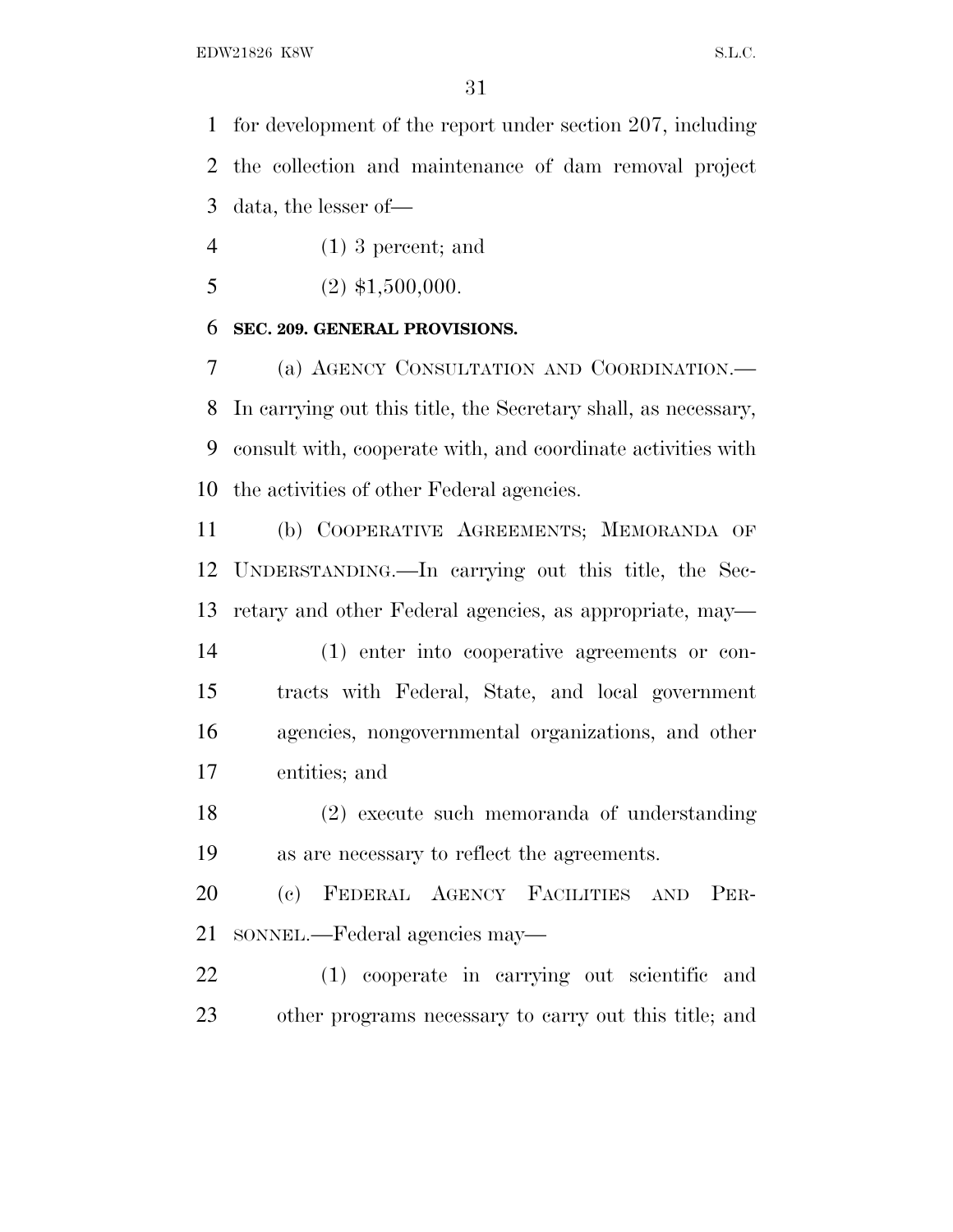(2) provide facilities and personnel for the pur- pose of assisting the Council in carrying out the du-ties of the Council under this title.

# **TITLE III—REIMAGINED FEDERAL DAMS**

### **SEC. 301. NATIONAL DAM ASSESSMENT.**

 (a) I<sup>N</sup> GENERAL.—The National dam assessment will assimilate data to provide for stakeholders to determine whether a dam may be an appropriate candidate to re- move, upgrade, enhance environmental performance, or retrofit for hydropower production. The assessment is in- tended for data gathering and analysis tools and will not make recommendations on individual dams.

(b) DAM ASSESSMENTS AND DATA GATHERING.—

 (1) IN GENERAL.—The United States Geologi- cal Survey and the Department of Energy (Lead agencies) shall jointly conduct an assessment of the nation's dam infrastructure, including government and privately owned powered and non-powered dams. In conducting its assessment, the Lead agen- cies shall consult with other Federal and State gov- ernment agencies, including the Corps of Engineers, the Bureau of Reclamation, the Federal Energy Regulatory Commission, the Federal Emergency Management Agency, the United States Fish and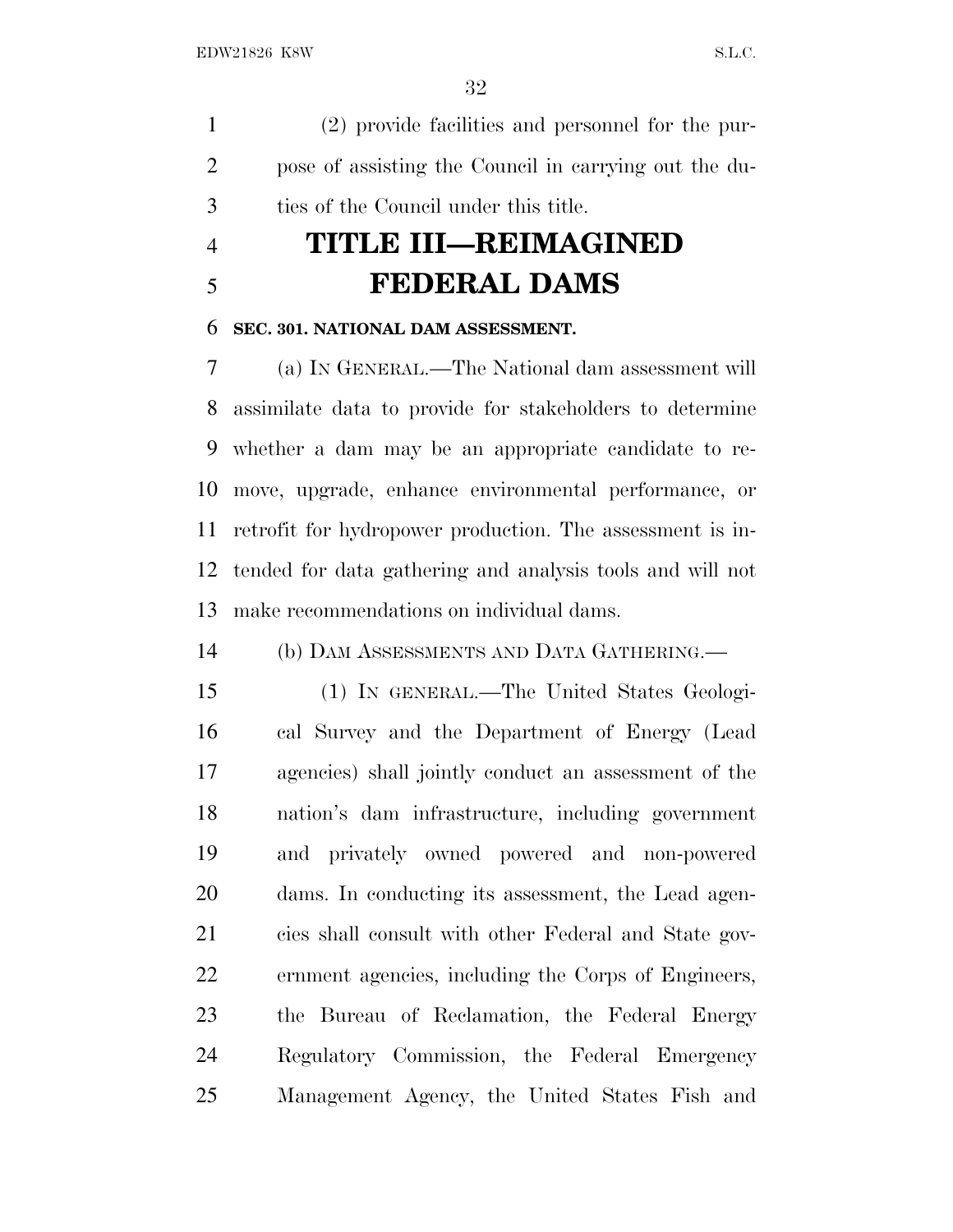| $\mathbf{1}$   | Wildlife Service, the National Oceanic Atmospheric    |
|----------------|-------------------------------------------------------|
| $\overline{2}$ | Administration, State dam safety officials, and other |
| 3              | stakeholders.                                         |
| $\overline{4}$ | (2) PURPOSE.—The purpose of the assessment            |
| 5              | is to integrate existing data to help stakeholders    |
| 6              | identify—                                             |
| 7              | (A) dams that continue to serve vital roles           |
| 8              | and may be priorities for upgrades, environ-          |
| 9              | mental performance enhancements, or retrofits         |
| 10             | to add or replace generation at powered and           |
| 11             | non-powered facilities; and                           |
| 12             | (B) dams that may have been abandoned,                |
| 13             | have reached the end of their useful life, or oth-    |
| 14             | erwise may be candidates for removal and river        |
| 15             | restoration.                                          |
| 16             | $(3)$ CONTENT.                                        |
| 17             | (A) The Lead agencies shall, in consulta-             |
| 18             | tion with the other Federal and State agencies,       |
| 19             | the Dam Removal Council established under             |
| 20             | section 304, as well as other stakeholders, de-       |
| 21             | velop a set of data and other factors relevant to     |
| 22             | dam upgrades, retrofit and removal, including         |
| 23             | but not limited to age, height, water flow, haz-      |
| 24             | ard classifications, condition assessment, envi-      |
| 25             | ronmental improvement opportunities, climate          |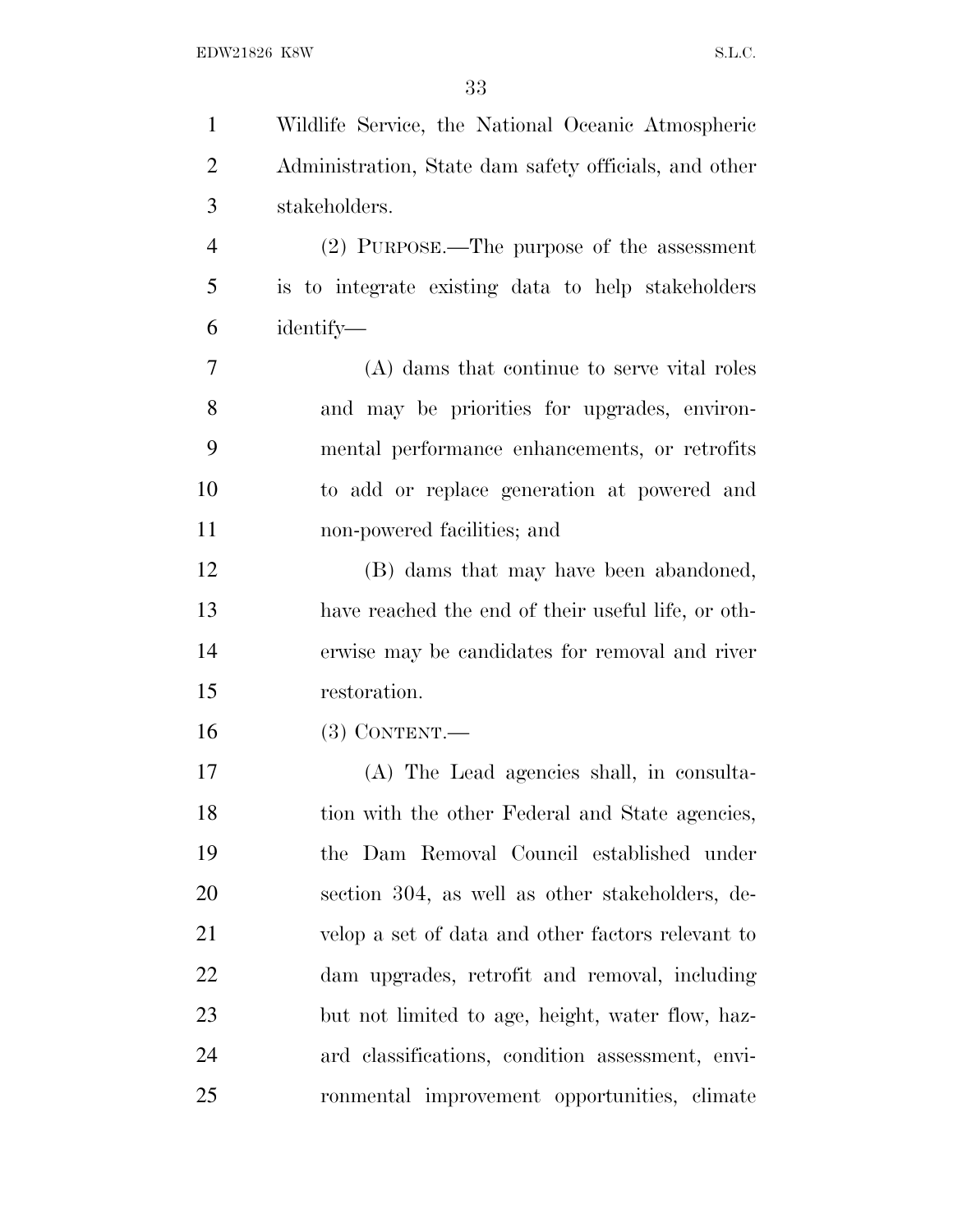change risks, known functions and other factors determined by the Lead agencies to meet the goals of the assessment.

 (B) At the time of submission of the report to Congress, the Lead agencies shall make the assessment publicly available in a written and an electronically searchable format.

 (C) The Lead agencies shall, to the extent possible, compile pre-existing information from Federal and State government sources and avoid duplicating existing assessments of any particular dam, facility, or project.

### **SEC. 302. FEDERAL DAM ASSESSMENTS.**

 (a) I<sup>N</sup> GENERAL.—Federal agencies that own dams shall assess their dams to identify which should be re- moved, upgraded, enhanced for environmental perform-ance, or retrofitted for hydropower production.

 (b) CRITERIA.—The lead agencies under section 301(b) will work with dam-owning Federal agencies and the Dam Removal Council to develop criteria for agencies to use to complete the assessments.

 (c) ASSESSMENT.—Using the criteria from sub- section (b), Federal agencies that own dams shall assess their dams to identify those appropriate for the outcomes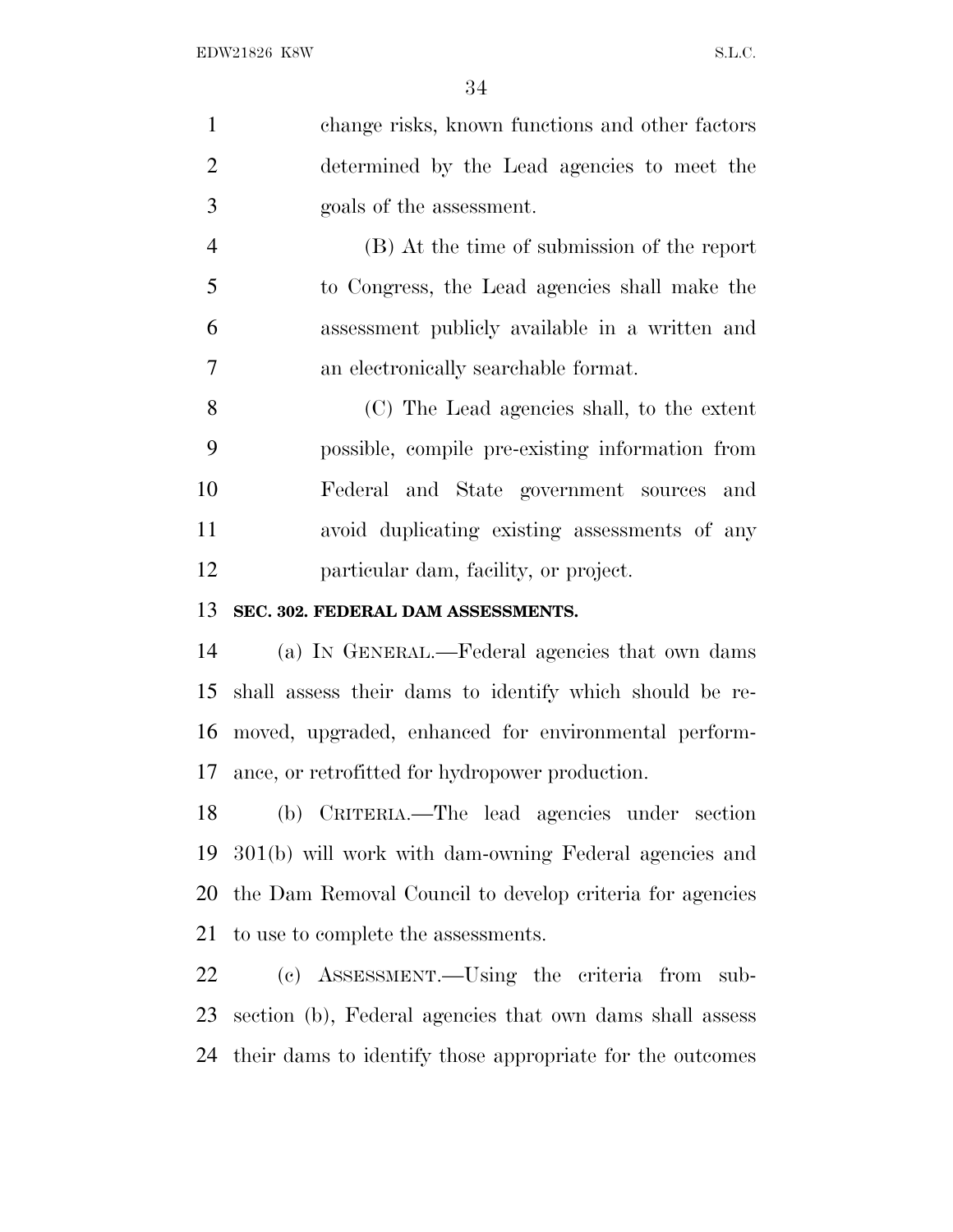in subsection (a) or other outcomes determined by the lead agencies.

 (d) OUTCOMES.—Those outcomes identified by the assessment should not be compelled, but should inform fu-ture action by the agencies.

## **SEC. 303. REPORT.**

 The Secretary shall submit to the Committees on En- ergy and Commerce, Resources, and Transportation and Infrastructure of the House of Representatives and the Committee on Energy and Natural Resources of the Sen- ate a report on the findings and conclusions of the assess- ments under this section by not later than 18 months after the date of the enactment of this Act. The assessment and report to Congress shall be updated every 3 years there-after.

# **SEC. 304. INVESTING IN FEDERAL DAM INFRASTRUCTURE.**

(a) CORPS OF ENGINEERS.—

 (1) IN GENERAL.—There is authorized to be appropriated to the Corps of Engineers \$1,600,000,000 for fiscal years 2022 through 2026 21 for the following dam related activities:

 (A) Safety improvements, including con- crete repair, tunnel work, and gate repair and replacement.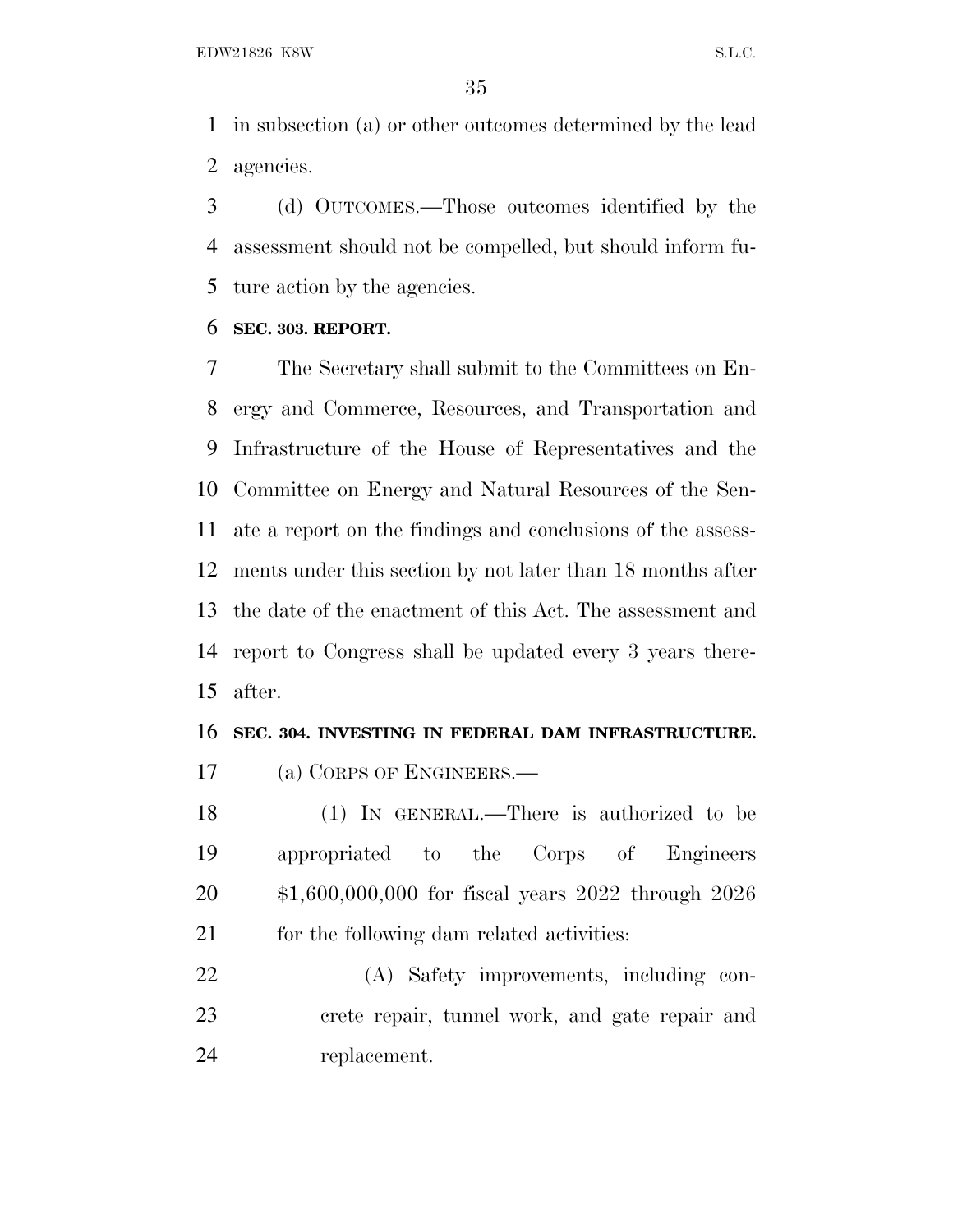| $\mathbf{1}$   | (B) Environmental improvements, includ-              |
|----------------|------------------------------------------------------|
| $\overline{2}$ | ing fish passage, environmental flows, water         |
| 3              | quality, temperature, and dissolved oxygen up-       |
| $\overline{4}$ | grades.                                              |
| 5              | (C) Hydropower unit maintenance and up-              |
| 6              | grades.                                              |
| 7              | (D) Transmission, distribution, and sub-             |
| 8              | station upgrades.                                    |
| 9              | (E) Control room upgrades.                           |
| 10             | (F) Efficiency, flexibility, and capacity im-        |
| 11             | provements.                                          |
| 12             | (G) Deployment of innovative technologies,           |
| 13             | none of the funds authorized under this section      |
| 14             | shall have to be recouped by the Corps of Engi-      |
| 15             | neers.                                               |
| 16             | (H) Evaluation to address disposition to             |
| 17             | appropriately direct expenditures.                   |
| 18             | (I) Backlogged maintenance and operation             |
| 19             | activities.                                          |
| 20             | (2) NO RECOUPMENT.—Notwithstanding any               |
| 21             | other provision of law, the Corps of Engineers shall |
| 22             | not be required to recoup any amounts authorized     |
| 23             | under this subsection.                               |
| 24             | (b) BUREAU OF RECLAMATION.—                          |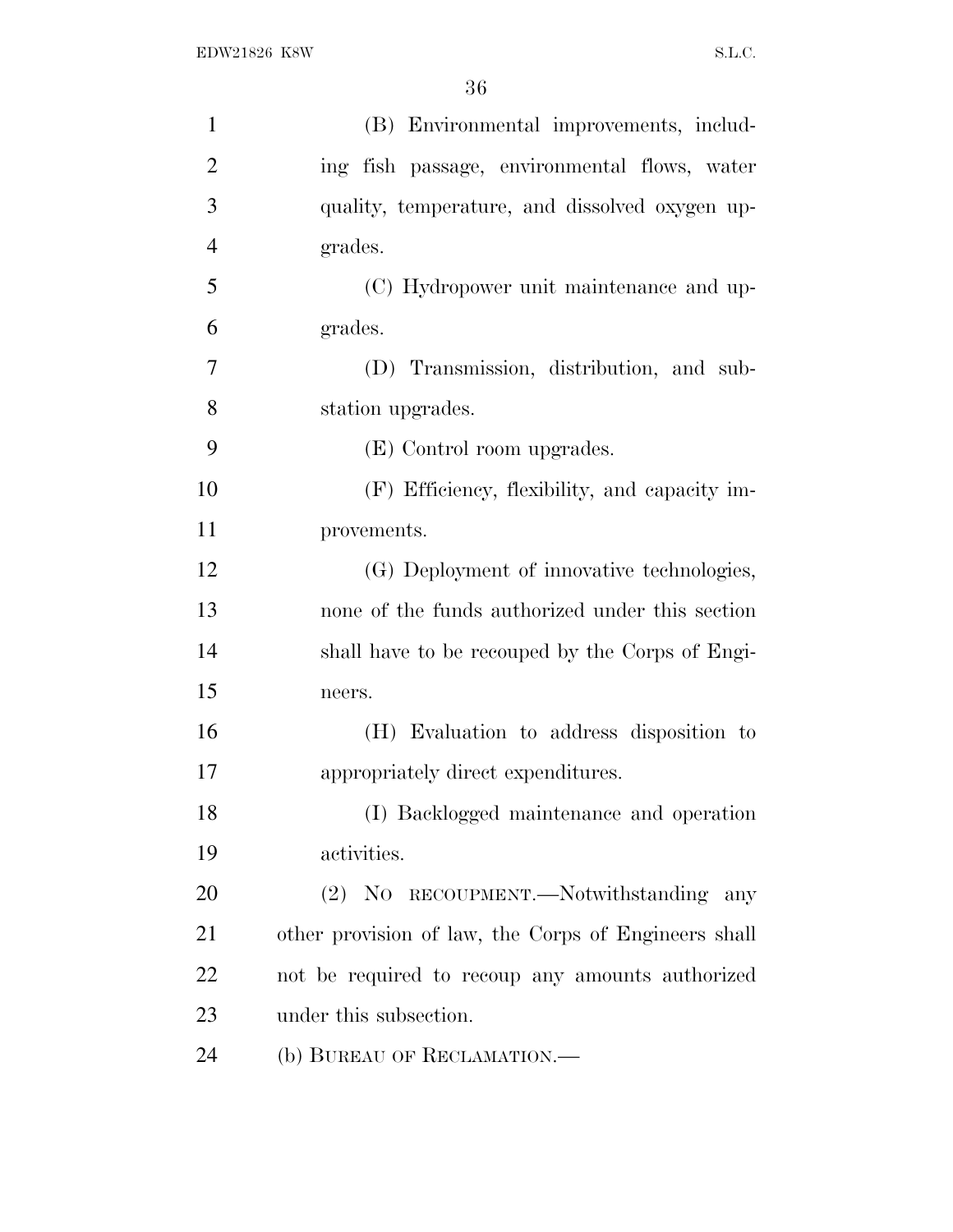| $\mathbf{1}$   | (1) IN GENERAL.—There is authorized to be              |
|----------------|--------------------------------------------------------|
| $\overline{2}$ | appropriated to the Bureau of Reclamation              |
| 3              | $$400,000,000$ for each of fiscal years $2022$ through |
| $\overline{4}$ | 2026 for the following dam related activities:         |
| 5              | (A) Safety improvements, including con-                |
| 6              | crete repair, tunnel work, and gate repair and         |
| 7              | replacement.                                           |
| 8              | (B) Environmental improvements, includ-                |
| 9              | ing fish passage, environmental flows, water           |
| 10             | quality, temperature, and dissolved oxygen up-         |
| 11             | grades.                                                |
| 12             | (C) Hydropower unit maintenance and up-                |
| 13             | grades.                                                |
| 14             | (D) Transmission, distribution, and sub-               |
| 15             | station upgrades.                                      |
| 16             | (E) Control room upgrades.                             |
| 17             | (F) Backlogged operations and mainte-                  |
| 18             | nance activities.                                      |
| 19             | (G) Upgrades, efficiency, flexibility, and             |
| 20             | capacity improvements.                                 |
| 21             | (H) Deployment of innovative technologies.             |
| 22             | (I) Evaluation to address disposition to ap-           |
| 23             | propriately direct expenditures.                       |
| 24             | (2) NO RECOUPMENT.—Notwithstanding any                 |
| 25             | other provision of law, the Bureau of Reclamation      |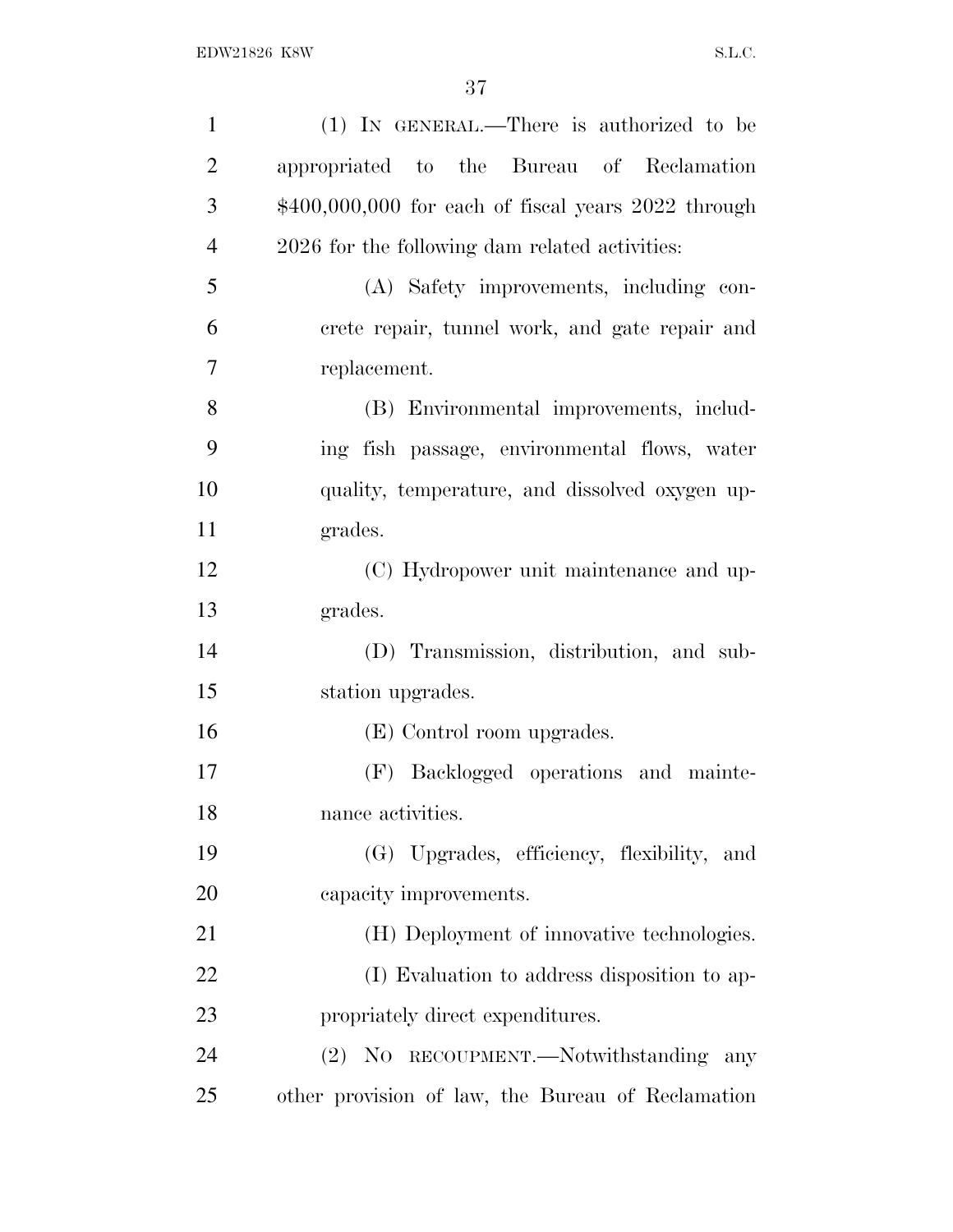| $\mathbf{1}$ | shall not be required to recoup any amounts author-        |
|--------------|------------------------------------------------------------|
| 2            | ized under this subsection.                                |
| 3            | (c) UNITED STATES FOREST SERVICE.—There is au-             |
| 4            | thorized to be appropriated to the United States Forest    |
| 5            | Service \$70,000,000 for each of fiscal years 2022 through |
| 6            | 2026 for the following dam related activities:             |
| 7            | (1) Safety improvements.                                   |
| 8            | (2) Environmental improvements.                            |
| 9            | (3) Backlogged operations and maintenance ac-              |
| 10           | tivities.                                                  |
| 11           | (4) Upgrades, efficiency, flexibility, and capac-          |
| 12           | ity improvements.                                          |
| 13           | (5) Deployment of innovative technologies.                 |
| 14           | (6) Evaluation to address disposition to appro-            |
| 15           | priately direct expenditures.                              |
| 16           | (d) BUREAU OF INDIAN AFFAIRS.                              |
| 17           | (1) IN GENERAL.—There is authorized to be                  |
| 18           | appropriated to the Bureau of Indian Affairs               |
| 19           | $$130,000,000$ for each of fiscal years $2022$ through     |
| 20           | 2026 for the following dam related activities:             |
| 21           | (A) Safety and environmental improve-                      |
| 22           | ments.                                                     |
| 23           | (B) Backlogged operations and mainte-                      |
| 24           | nance activities.                                          |